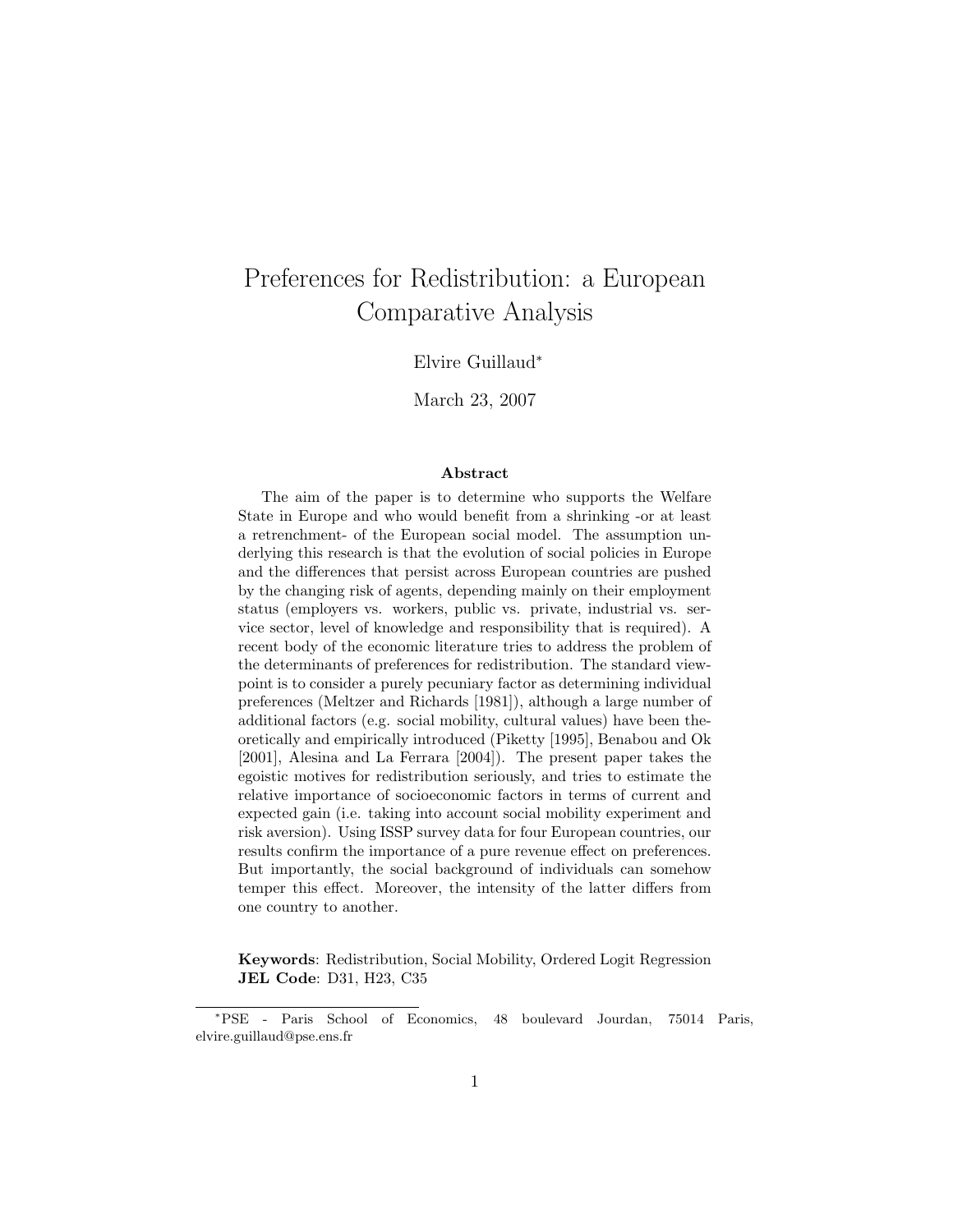# Contents

| 1                |            | Introduction                       | 4              |
|------------------|------------|------------------------------------|----------------|
| $\boldsymbol{2}$ |            | <b>Estimation process and Data</b> | 6              |
|                  | 2.1        |                                    | 6              |
|                  | 2.2        |                                    | 7              |
|                  | 2.3        |                                    | $\overline{7}$ |
| 3                |            | <b>Econometric results</b>         | 9              |
|                  | 3.1        |                                    | 9              |
|                  | 3.2        |                                    | 14             |
|                  |            | 3.2.1                              | 14             |
|                  |            | 3.2.2<br>Sweden                    | 17             |
|                  |            | 3.2.3                              | 19             |
|                  |            | 3.2.4                              | 21             |
| 4                |            | <b>Concluding remarks</b>          | 23             |
|                  | Annexes    |                                    | 26             |
|                  |            | A Summary Statistics               | 26             |
|                  | A.1        | Variables Selection                | 26             |
|                  | A.2        |                                    | 27             |
|                  |            |                                    | 28             |
| B                |            | <b>Econometric Specification</b>   | 29             |
|                  | B.1        |                                    | 29             |
|                  | B.2        |                                    | 29             |
|                  | B.3        |                                    | 30             |
|                  | <b>B.4</b> | Maximum Likelihood Estimator       | 30             |
|                  | B.5        | Ordered Probit / Logit Model       | 30             |
| $\mathbf C$      |            | <b>Substantive Effects</b>         | 31             |
|                  | C.1        |                                    | 31             |
|                  | C.2        |                                    | 32             |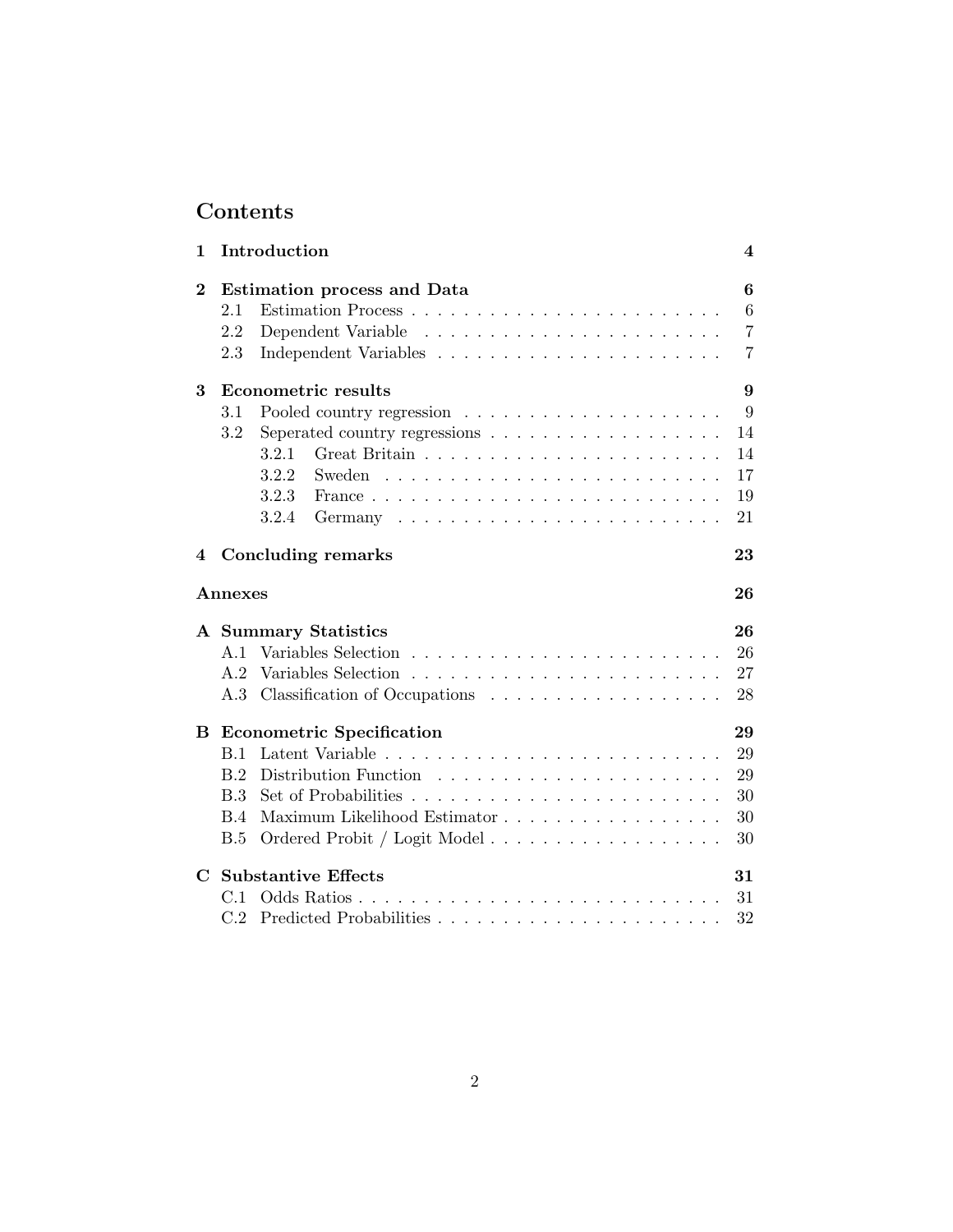# List of Tables

|                | Preferences for redistribution $\ldots \ldots \ldots \ldots \ldots \ldots 12$ |     |
|----------------|-------------------------------------------------------------------------------|-----|
| $\overline{2}$ | Preferences for redistribution: GB $\ldots \ldots \ldots \ldots \ldots$ 16    |     |
| 3              | Preferences for redistribution: SWEDEN 18                                     |     |
| $\overline{4}$ | Preferences for redistribution: FRANCE 20                                     |     |
| $\frac{5}{2}$  | Preferences for redistribution: GERMANY 22                                    |     |
| 6              | Preferences for redistribution: Comparison of results $\ldots$ 23             |     |
| 7              |                                                                               | -26 |
| 8              |                                                                               | 28  |
| 9              | Definition of Occupation Major Groups 29                                      |     |
| 10             | Percent change in odds of having more positive attitudes to-                  |     |
|                |                                                                               | 31  |
| 11             | Predicted probability to 'strongly agree' with redistribution . 32            |     |

# List of Figures

| Attitudes towards redistribution, full sample 27  |  |
|---------------------------------------------------|--|
| 2 Attitudes towards redistribution, by country 27 |  |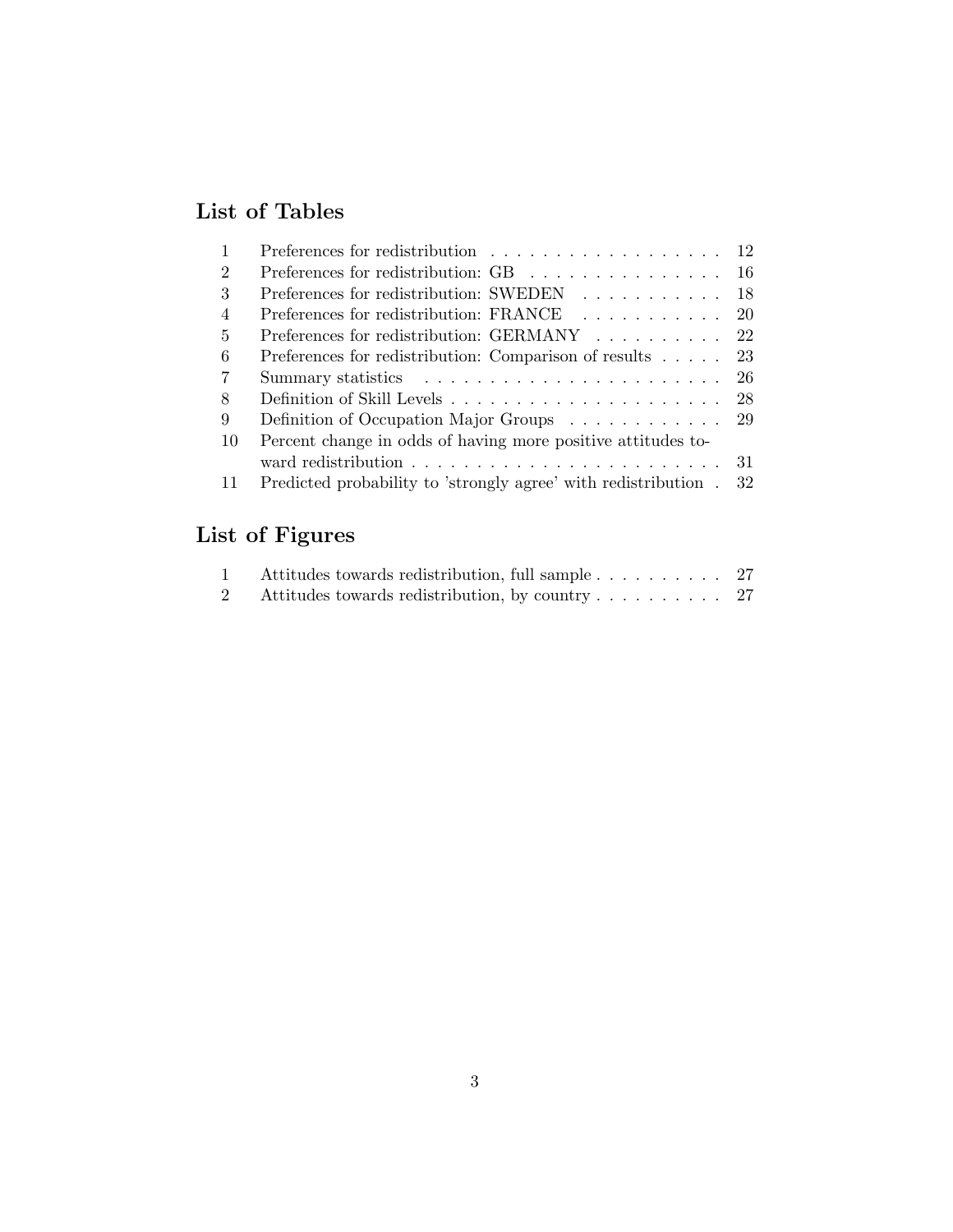# 1 Introduction

Our main concern is to determine who supports the Welfare State in Europe and who would benefit from a shrinking -or at least a retrenchment- of the European social model. The European social model, with its national differences emphasized in Amable [2003, 2005], is broadly defined as a set of policies that aim at reducing income or status inequalities stemming from the functioning of market mechanisms. It is argued that there is a direct link between the economic position of individuals and their policy preferences. Importantly, the economic position of agents is not, in our view, reduced to their income level, but also includes their work occupation (measuring skill level and specialization). Furthermore, we will assess the role of social mobility experiment and of risk aversion in the formation of preferences for redistribution.

Moreover, by a mechanical process, the democratic system imposes that policy preferences of agents are -at least partially- translated into the political supply of parties (through the formation of homogenous sociopolitical groups and the electoral process). This phenomenon is emphasized by the fact that political parties, that aim to accede power (or to maintain it), are interested in political support, hence in answering the political demand of voters.

Hence, the broader idea that motivates our research agenda is that the evolution of social policies in Europe and the differences that persist across European countries are pushed by the changing risk of agents, depending mainly on their employment status (employers and workers, public vs. private, industrial vs. services sector, level of knowledge and responsibility that is required).

Finally, the changing weight of social groups and the degree of homogeneity that exists inside groups crucially influences the political outcome<sup>1</sup>. The analysis of demand concerning social policies and the identification of social groups that formulate this demand are then necessary to be able to determine, in a comparative perspective, the roots of reforms and the possible evolution of social policies, at the national as at the European level.

<sup>1</sup>See on this point the political economy model of Pagano and Volpin [2001, 2005], and its extension by Amable and Gatti [2004].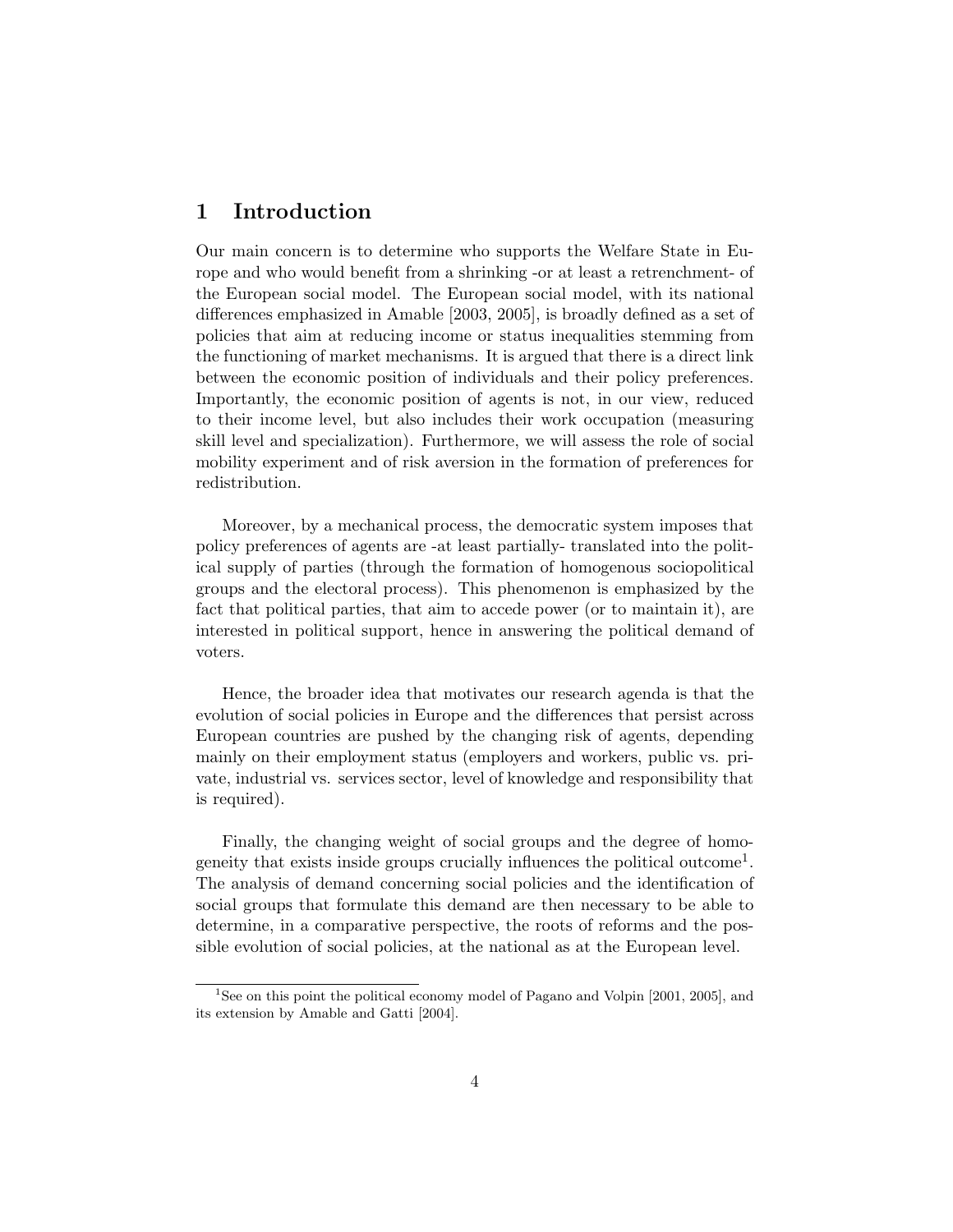A recent body of the economic literature tries to address the problem of the formation of preferences for redistribution. The standard viewpoint is to consider a purely pecuniary factor as determining individual preferences (Meltzer and Richards [1981]). Adding the "prospect of upward mobility" to enrich the standard model, Benabou and Ok [2001] leave a room for individuals whose income is just below the mean to rationally oppose redistributive policies. Then, there can be a "preference for inequality" linked to the fact that a majority of voters expect an upward mobility, thus a net cost to redistribution<sup>2</sup>.

This idea is very close to the one exposed in Piketty [1995], who assumes a learning process that leads individuals to take into account not only their current income, but also their expected income. This expected income is based on the personal mobility history of individuals and on the beliefs they formed about the role of effort in determining income. Hence, relative income does also play a role in determining preferences, as pointed out by Ravallion and Lokshin [2000] who take advantage of the "tunnel effect" originated by Hirschman [1973]: beliefs are strongly related to the way other people move in the society. Ravallion and Lokshin [2000] and Corneo and Gruner [2000, 2002] find empirical support for this relative social mobility argument, using Russian data for the former, and international survey data for the latter.

Finally, a growing body of the literature focusses on cultural values as determinants of preferences for redistribution. Alesina, Glaeser and Sacerdote [2001] and Roemer and Van der Straaten [2004] focus on the racial conflict that could explain the refusal of redistribution when individuals expect migrants to take all the benefit from it. Scheve and Stasavage [2005] and Clark and Lelkes [2005] highlight the role of religion as a mean to dampen social distress due to economic shocks. In these studies, the insurance motive of redistributive policies is tackled.

The present paper takes the egoistic motives for redistribution seriously, and tries to determine the relative importance of socioeconomic factors in terms of absolute and relative impact, and in terms of current and expected gain. Thus, we identify the following factors as explanatory variables: Current work occupation and income (to measure the risk faced by agents), self-

<sup>&</sup>lt;sup>2</sup>A similar argument has been recently tested by Alesina and La Ferrara [2005], though their estimation is based upon an objective mobility matrix.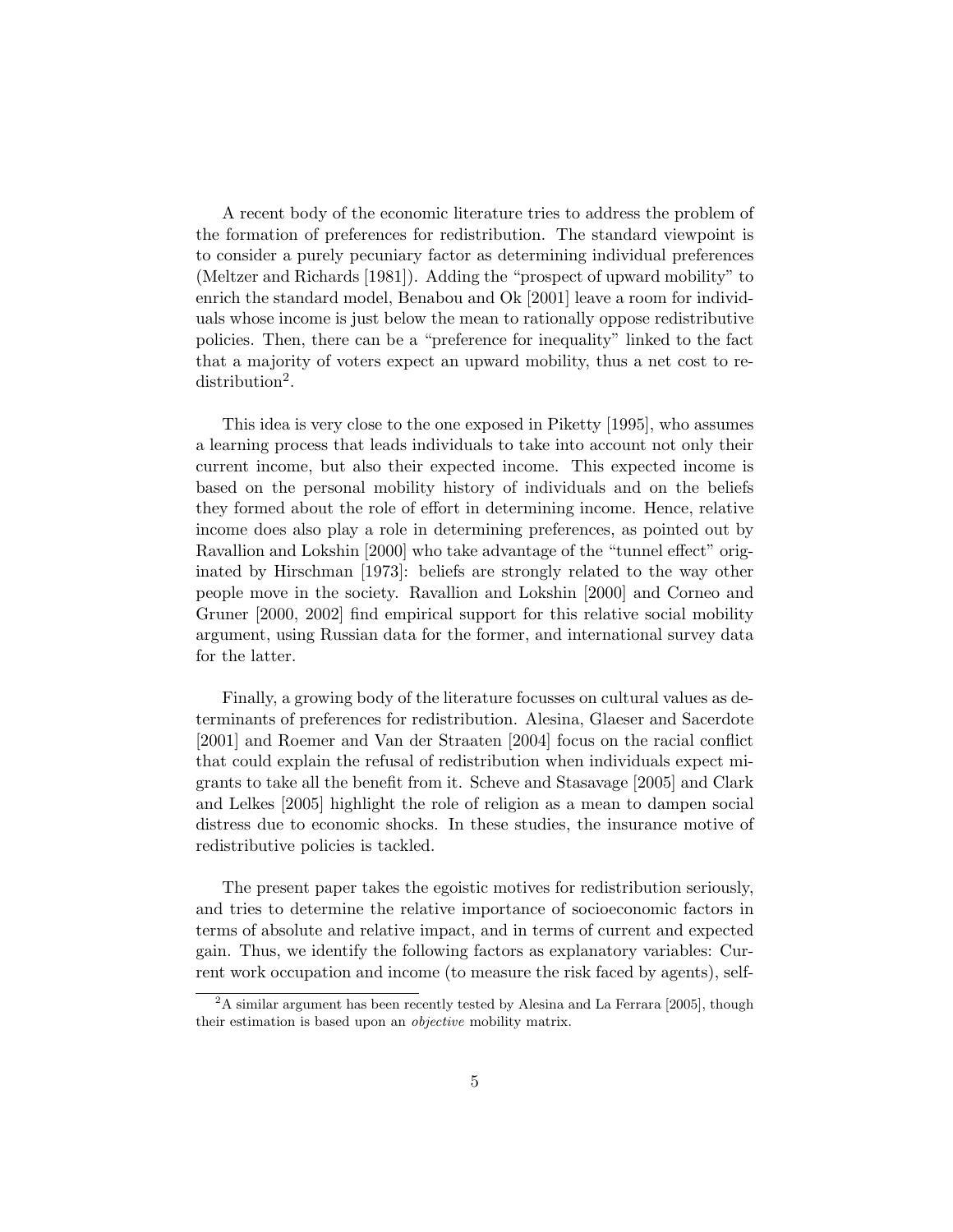employment and public employment (as a measure of risk aversion), religious denomination and church attendance (to measure the role of a potential social network), and personal history of social mobility and class feeling (to measure the impact of the relative position of individuals). Furthermore, all the studies that we reviewed were done on pooled country data, while our analysis will emphasize the heterogeneity of countries. Indeed, using pooled country regression render coefficients directly comparable, but the underlying assumption is one of homogeneity of the unobserved variables (the residual variance is constrained to be the same across countries). Hence, separated country regression will help to assess the crucial differences that persist between countries in the formation of preferences for redistribution.

The rest of the paper is organized as follows: Section 2 presents our estimation process and data, Section 3 illustrates the econometric results, and Section 4 concludes. Technical details on the empirical strategy can be found in the appendice, along with descriptive statistics of the data used.

## 2 Estimation process and Data

#### 2.1 Estimation Process

We proceed to an ordered logit regression, since variables to be explained are discrete choices that can be easily ordered on a Likert scale. Ordered models assume the existence of threshold values, thus implying an ordering to the categories of the dependent variable. More precisely, a latent variable is supposed to determine the outcome, following a decision rule based on those cut-points parameters that need to be estimated (see the Appendix for formal explanation on this).

Interpretation of categorical variables estimations is not straightaway. Coefficients give us the marginal effects of 1 unit variation of the independent variable on the value of the latent variable. Thus, to help us interpreting the results (and to check the robustness of our results), we will also run binary logit regressions and base our interpretation on odds ratios.

To proceed to our micro-econometric analysis, we use ISSP data "Social Inequality III" (International Social Survey Programme - 1999). We select four countries in the dataset, that correspond to four ideal cases relative to the Welfare State in Europe, according to the literature: Germany, France, Sweden and Great Britain.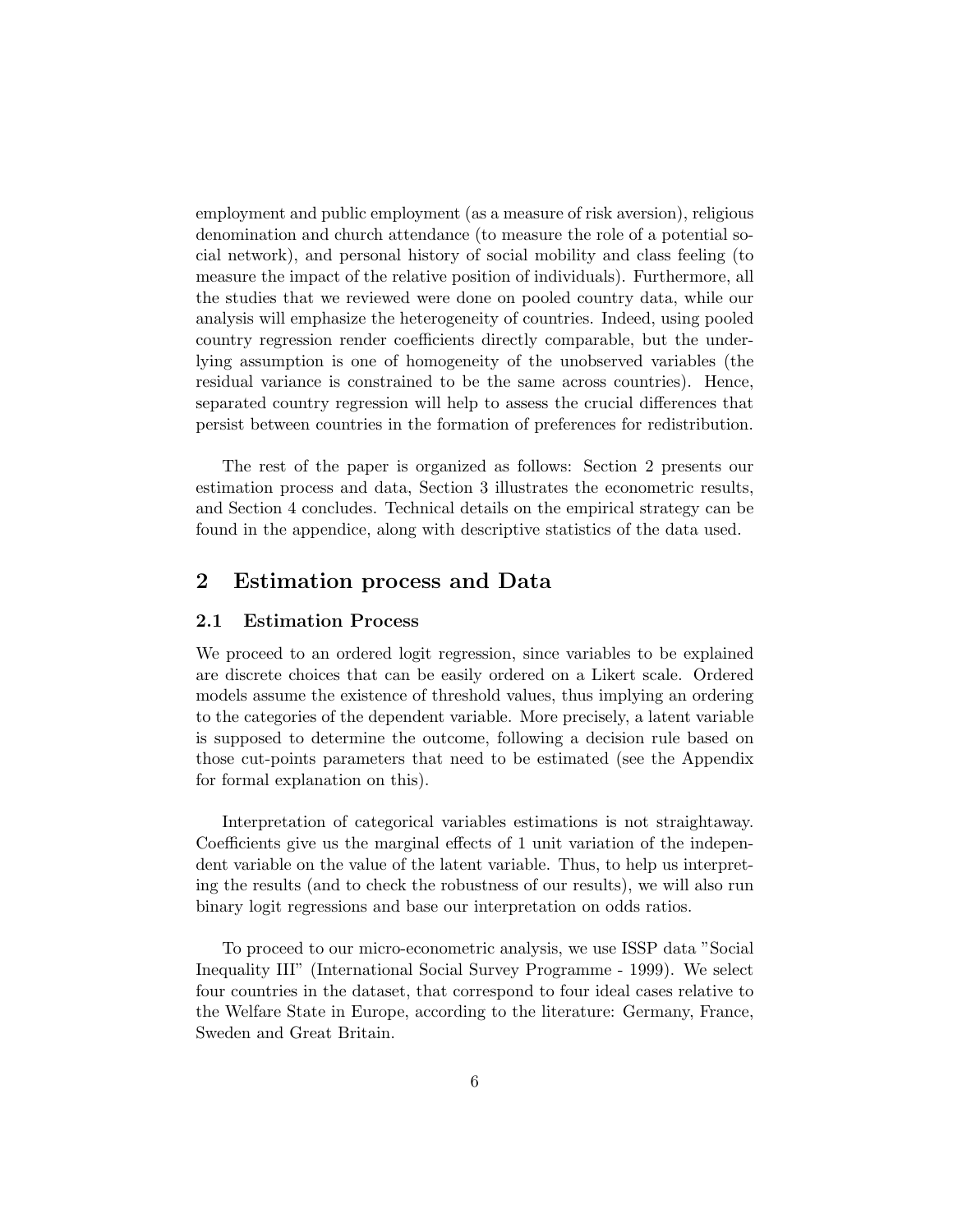### 2.2 Dependent Variable

To proxy preferences of agents concerning redistribution policies, we use the following dependent variable:

• "It is the responsibility of the government to reduce the differences in income between people with high incomes and those with low incomes."

For presentational purpose, the scale has been inverted (from cons to pros in 5 categories). The distribution of answers can be found in the Appendix.

## 2.3 Independent Variables

Several variables have been selected in the dataset. Each variable corresponds to a possible explanation of the formation of preferences. The causal link involved is briefly exposed below.

1. Occupation (ISCO-88: International Standard Classification of Occupations<sup>3</sup>): The type of occupation, that depends on skills level and specialization, should influence the preferences of agents regarding social policies. According to Iversen & Soskice [2001], specific jobs are more threatened by globalization and macro shocks than others. Moreover, specialized workers have more difficulties to find vacations that correspond to their speciality. We will test this assumption using the ISCO occupation indicator that corresponds to this problematic. However, we will not use the *skill specificity index* constructed by the authors, in order to assess if the argument is robust to a change in indicator. Instead, for interpretation purpose, we cluster the ISCO indicator into the major groups (9 groups) indicated by the ILO and strongly linked to the education degree of individuals.

<sup>&</sup>lt;sup>3</sup>"ISCO-88 organises occupations in an hierarchical framework. At the lowest level is the unit of classification - a job - which is defined as a set of tasks or duties designed to be executed by one person. Jobs are grouped into occupations according to the degree of similarity in their constituent tasks and duties. [...] For the purpose of aggregating occupations into broadly similar categories at different levels in the hierarchy, ISCO-88 introduces the concept of skill, defined as the skill level - the degree of complexity of constituent tasks - and skill specialisation - essentially the field of knowledge required for competent performance of the constituent tasks." From Introduction and The Conceptual Framework of ISCO-88, by Peter Elias and Margaret Birch, February 1994. For a more detailed discussion see http://www2.warwick.ac.uk/fac/soc/ier/research/isco88/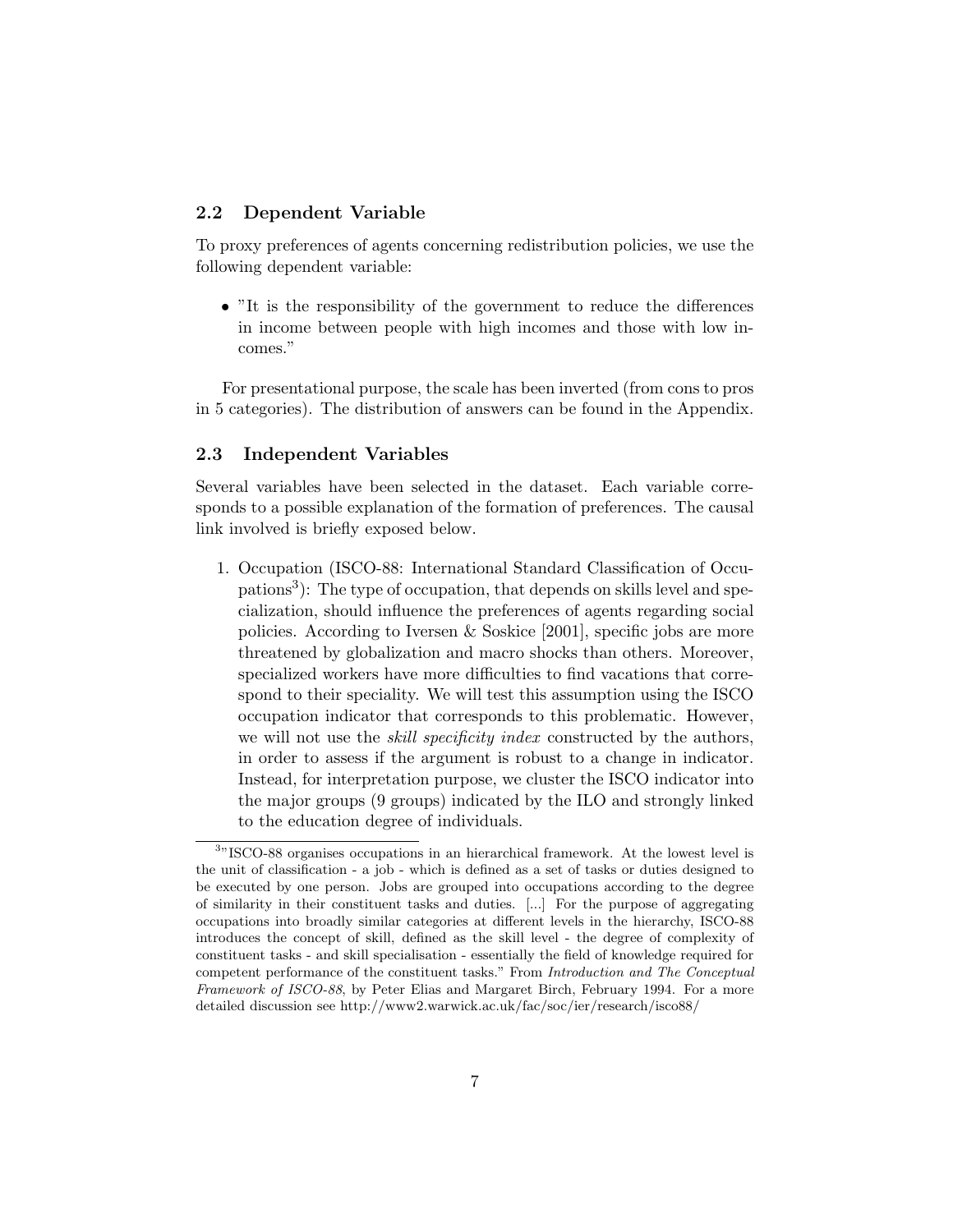- 2. Income<sup>4</sup>: The higher income an individual has, the less he needs public funding, hence the less he should be in favor of social spending. On the other hand, the higher income an individual has, the more he has to loose, providing he falls into unemployment. Hence, the linearity of his preferences towards redistribution is not theoretically obvious.
- 3. Self-employed and Publicly employed: We use both variables<sup>5</sup> to proxy risk aversion. Self-employed workers are supposed to be less risk averse than average (see Alesina and La Ferrara [2004]), while publicly employed people are supposed to be more risk averse than average. Indeed, public employees are supposed to be less likely to loose their job. Assuming a decision process while choosing their work status, those individuals who have chosen to be publicly employed should correspond to risk averse people.
- 4. Religion: Religious denomination and church attendance are used to assess the validity of the literature results in our sample (see Scheve and Stasavage [2005]).
- 5. Social Mobility: We use two different specifications to assess the social mobility argument. The first one is the self-assessment of individuals of their job prestige, compared to their father's. This specification can also be found in Corneo and Gruner [2002] and in Alesina and La Ferrara [2004]. The second specification we use is the personal history of individuals, concerning their social mobility. The survey ask individuals to place them today (question v46) and 10 years ago (question v48) on a social scale from 1 (top) to 10 (bottom). We calculate the difference between both answers to measure the subjective social mobility of respondents. It is argued that people who faced an upward mobility within the last 10 years should oppose redistribution, while people who (subjectively) experienced a downward mobility within the last 10 years should support redistribution (tunnel effect).

An important variable that could have been introduced into our analysis is the education level of individuals. Because it is already included into

<sup>&</sup>lt;sup>4</sup>In order to facilitate comparison and interpretation, the variable income is considered in quintiles, and labeled in the country money. Taking the original coding into the regression does not change the results. Moreover, quintiles are less precise than the original data. It gives thus power to the analysis, as it remains an important regressor while considered in quintiles.

<sup>&</sup>lt;sup>5</sup>Our reference category is then people working in the private sector, in dependent employment.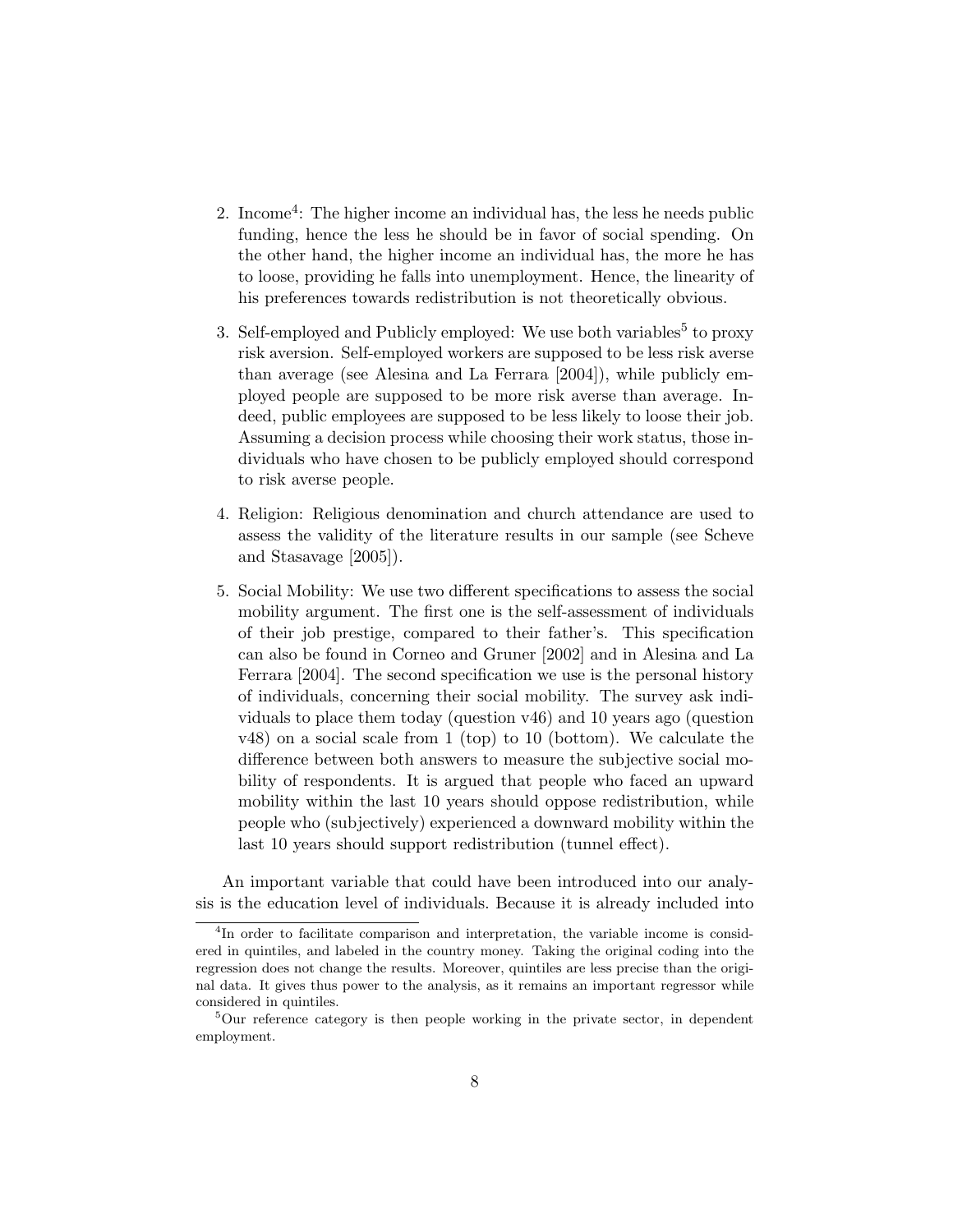our ISCO variable, it has not been put into the regression (to avoid multicollinearity). However, if tested separately, we find the same result as in the literature: the more educated an individual is, the less does she favor redistribution. The explanation for this is twofold: First, the more she studies, the more she is informed, hence the more she should not push public spending, knowing that it will induce higher taxes ; Second, the more she studies, the more she pays taxes while employed, hence the less she will favor redistribution. If we suppose that unemployment risk is decreasing with education, this effect is emphasized.

Another interesting explanatory variable to test would be the employment status of individuals (unemployed, disabled, retired, part-time, etc.). Unfortunately, the poor quality of the data constrained us to let this set of variables out of the regression.

As a set of control, we introduce the following variables: Gender (dummy for female), age and age squared (to allow for concavity), marital status and union membership.

## 3 Econometric results

#### 3.1 Pooled country regression

Running an ordered logit regression on pooled country data, it appears clearly that the economic factors that we have identified play a crucial role in determining preferences for redistribution. Not surprisingly, the family income is a good predicator of preferences: the higher it is, the lower the individual support for redistribution. This is a simple revenue effect: wealthier individuals are directly burdened by redistributive policies, while low income should gain from it.

Our proxies of risk aversion are also shown to have an important effect on preferences for redistribution: self-employed workers, who are supposed to be less risk averse than dependent employees, are indeed less in favor of redistribution. To the contrary, more risk averse people, proxied by public employees in our sample, appear to be strongly and significantly in favor of redistributive policies.

Finally, the type of occupation that individuals do is also a good predicator of their preferences, even after controlling by income. Indeed, our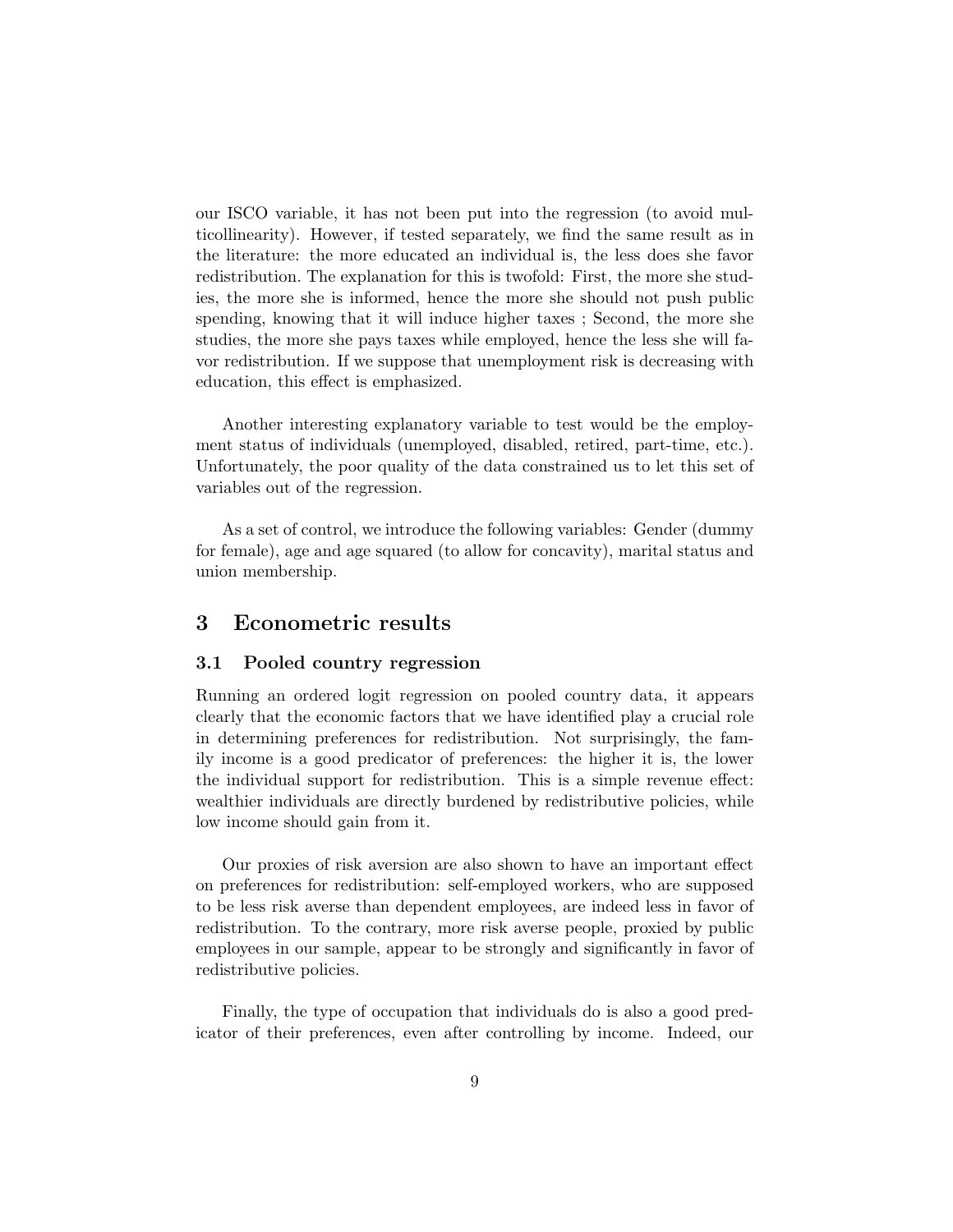occupation indicator, that is ranked from the high-skilled people to the lowskilled ones, is strongly and significantly related to our dependent variable. Since there are two dimensions in this indicator (skill level and skill specialization), one could doubt on the relevance of a straight ordering of the variable. However, when replacing the ordering variable by dummy variables (not shown here), results are not changed and remain highly significant for all categories. Yet interestingly, the ranking of coefficients is not the one that we would expect, meaning that the skill level and specialisation sorting is maybe not so obvious. Looking more precisely at outcomes, we find that skilled agricultural and fishery workers are less suportive than service and sales workers (and than clerks). This could be linked to the fact that the former are often self-employed people (the correlation between both dummies skilled agricultural workers and self-employed is 0.25 for the whole sample). Hence, a reversal effect is at play: skilled agricultural workers have specific skills that should lead to a demand for insurance, while they are self-employed, hence less risk averse than average. All in all, the first effect wins the game, since their coefficient eventually predict a positive attitude toward redistribution. To test the robustness of our predictions, the same binary transformation has been done for family income, in order to allow for non monotonous relationship between income categories and preferences. Results remain the same. Introducing both income and occupation binary variables in the regression leads to similar results, too. To conclude on that point, our occupation sorting seems robust enough to be kept.

Two more comments on control variables. Whereas being married (or living as married) has no significant effect on preferences for redistribution, being a female clearly enhance the probability to be in favor of redistribution. As for age, if middle age people are more in favor of redistribution than the youth, this effect is dampened through time (concave function).

Turning now to country dummies, the puzzle is the following. Great Britain is our reference category. The negative and highly significant coefficient for Sweden and Germany means then that living in one of those countries leads individuals to be less in favor of redistributive policies, as compared to Brittish citizens. Whereas for France, though not significant, the coefficient is positive. More insight into countries is needed to be able interpret these results.

But before to do that, we discuss a further specification of our regression: also for robustness check, we have run the same regressions with a binary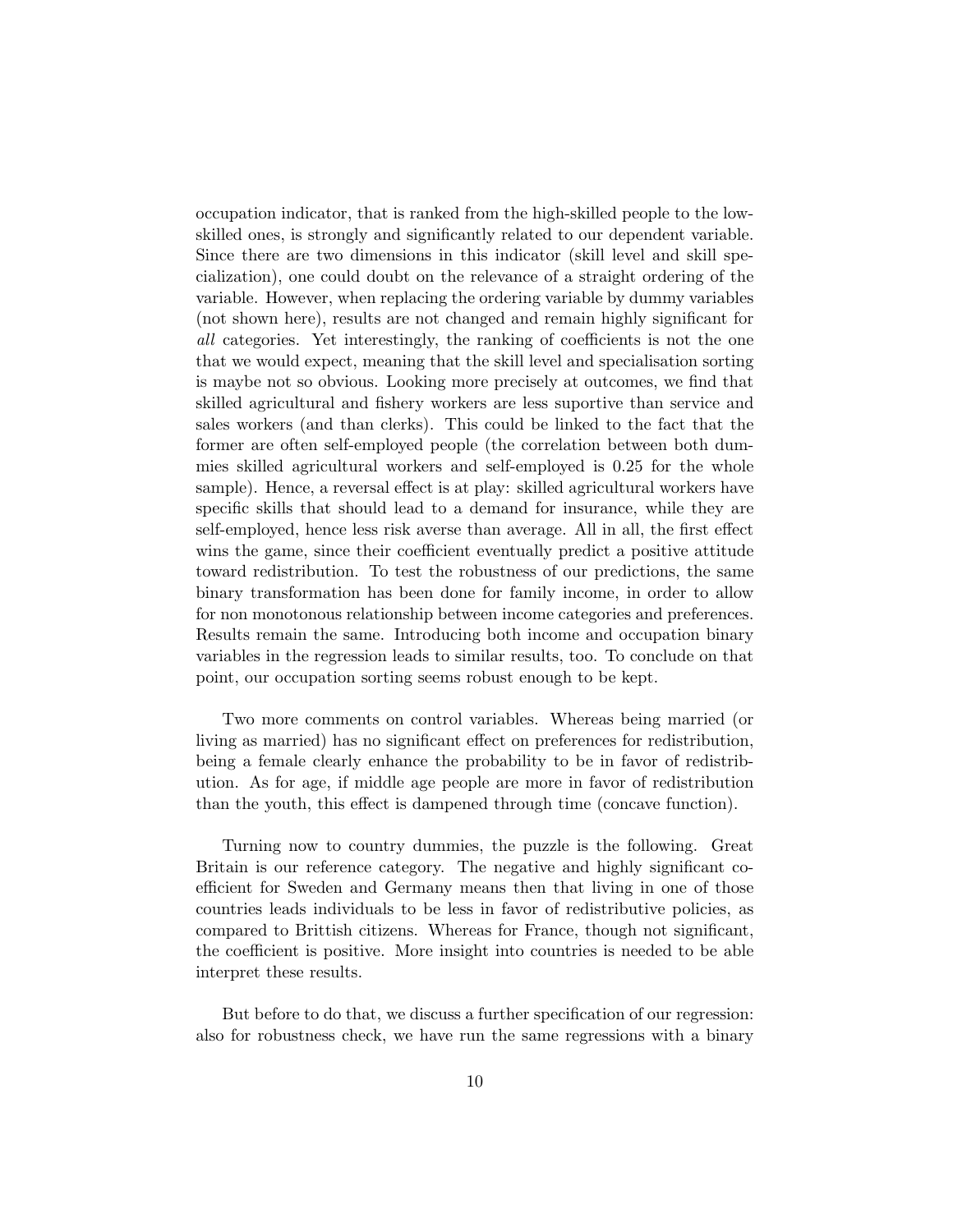dependent variable. People answering that they "agree" or "strongly agree" with the question on whether the government should reduce income differences were coded 1, whereas others (including "neither agree nor disagree" answers) were coded 0. Results are not shown here, though two points need more attention. First, the coefficient of Sweden is systematically higher in logit regressions than in ordered logit ones. At the same time, the coefficient of union members turns out to be smaller and looses some significance. Hence, there could be a direct link between both variables, knowing the important place of unions in the Swedish political environment. The second point is more tricky: The coefficient of France, which is positive and non significant in the ordered logit regressions, turns out to be systematically negative (though almost always non significant) when running binary logit regressions. This would mean that French people are less supportive to redistributive policies than Brittish people, like Germans or Swedes. Once again, more insight into country dummies is needed to understand the various effects at play here.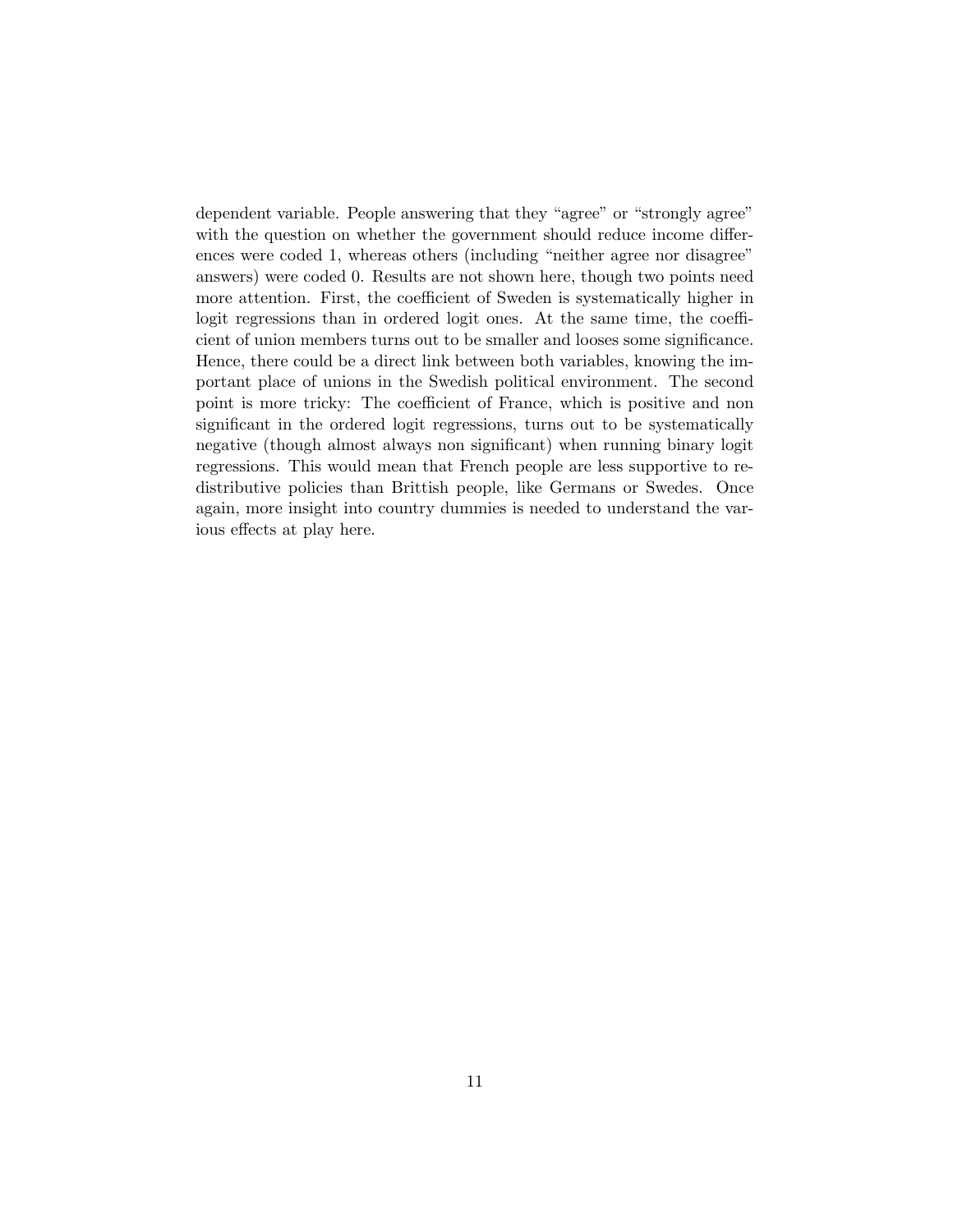| Ordered logit                | $\boxed{1}$ | $\overline{2}$ | $\overline{[3]}$ | $\overline{[4]}$ | [5]                | $\left[ 6\right]$  |
|------------------------------|-------------|----------------|------------------|------------------|--------------------|--------------------|
| $is \cos 8$ <sub>major</sub> | $.134***$   | $.141***$      | $.123***$        | $.134***$        | $.123***$          | $.119***$          |
|                              | (.017)      | (.017)         | (.017)           | (.017)           | (.017)             | (.022)             |
| f_income5                    | $-.243***$  | $-.234***$     | $-.251***$       | $-.245***$       | $-.227***$         | $-.243***$         |
|                              | (.028)      | (.028)         | (.028)           | (.028)           | (.029)             | (.033)             |
| selfemployed                 | $-.378***$  | $-.407***$     | $-.353***$       | $-.392***$       | $-.388***$         | $-.527***$         |
|                              | (.127)      | (.129)         | (.131)           | (.128)           | (.129)             | (.155)             |
| public                       | $.398***$   | $.392***$      | $.411***$        | $.409***$        | $.395***$          | $.432***$          |
|                              | (.076)      | (.077)         | (.077)           | (.078)           | (.077)             | (.090)             |
| union_memb                   | $.270***$   | $.291***$      | $.295***$        | $.263***$        | $.297***$          | $.283***$          |
|                              | (.082)      | (.084)         | (.084)           | (.083)           | (.082)             | (.097)             |
| sweden                       | $-.382***$  | $-.345***$     | $-.403***$       | $-.408***$       | $-.396***$         |                    |
|                              | (.100)      | (.104)         | (.104)           | (.103)           | (.101)             |                    |
| germany                      | $-.276***$  | $-.308***$     | $-.287***$       | $-.327***$       | $-.294***$         | .073               |
|                              | (.102)      | (.119)         | (.105)           | (.105)           | (.103)             | (.123)             |
| france                       | .110        | .164           | .025             | .076             | .122               | $.516***$          |
|                              | (.102)      | (.116)         | (.107)           | (.105)           | (.106)             | (.117)             |
| female                       | $.403***$   | $.404***$      | $.426***$        | $.407***$        | $.376***$          | $.435***$          |
|                              | (.069)      | (.071)         | (.071)           | (.071)           | (.070)             | (.084)             |
| age                          | $.027**$    | $.028**$       | $.027*$          | $.024*$          | $.020\,$           | .023               |
|                              | (.013)      | (.014)         | (.014)           | (.014)           | (.014)             | (.020)             |
| $\rm age2$                   | $-.031**$   | $-.030**$      | $-.030**$        | $-.029**$        | $-.027*$           | $-.031$            |
|                              | (.014)      | (.014)         | (.014)           | (.014)           | (.014)             | (.021)             |
| married                      | .018        | .021           | $.033\,$         | $.020\,$         | .030               | .014               |
|                              | (.078)      | (.080)         | (.081)           | (.081)           | (.080)             | (.101)             |
| catholic                     |             | $-.269**$      |                  |                  |                    |                    |
|                              |             | (.105)         |                  |                  |                    |                    |
| protestant                   |             | $-.223**$      |                  |                  |                    |                    |
|                              |             | (.089)         |                  |                  |                    |                    |
| other_relig                  |             | $-.121$        |                  |                  |                    |                    |
|                              |             | (.183)         |                  |                  |                    |                    |
| church_attend                |             |                | $-.094***$       |                  |                    |                    |
|                              |             |                | (.026)           |                  |                    |                    |
| jobprestige                  |             |                |                  | .117             |                    | .068               |
|                              |             |                |                  | (.072)           |                    | (.092)             |
| mobup                        |             |                |                  |                  | $-.253***$         | $-.273***$         |
|                              |             |                |                  |                  | (.078)<br>$.228**$ | (.093)<br>$.228**$ |
| mobdown                      |             |                |                  |                  |                    |                    |
| isco88_major_fa              |             |                |                  |                  | (.092)             | (.112)<br>$.037**$ |
|                              |             |                |                  |                  |                    | (.019)             |
| Number of Obs                | 3132        | 2987           | 2990             | 2984             | 3061               | $\overline{2114}$  |
| Pseudo R-Sq.                 | .040        | .043           | .041             | .040             | .043               | .051               |
|                              |             |                |                  |                  |                    |                    |

Table 1: Preferences for redistribution

Note: Robust standard errors in parentheses

 $*_p$  < 0.10,  $*_p$  < 0.05,  $**_p$  < 0.01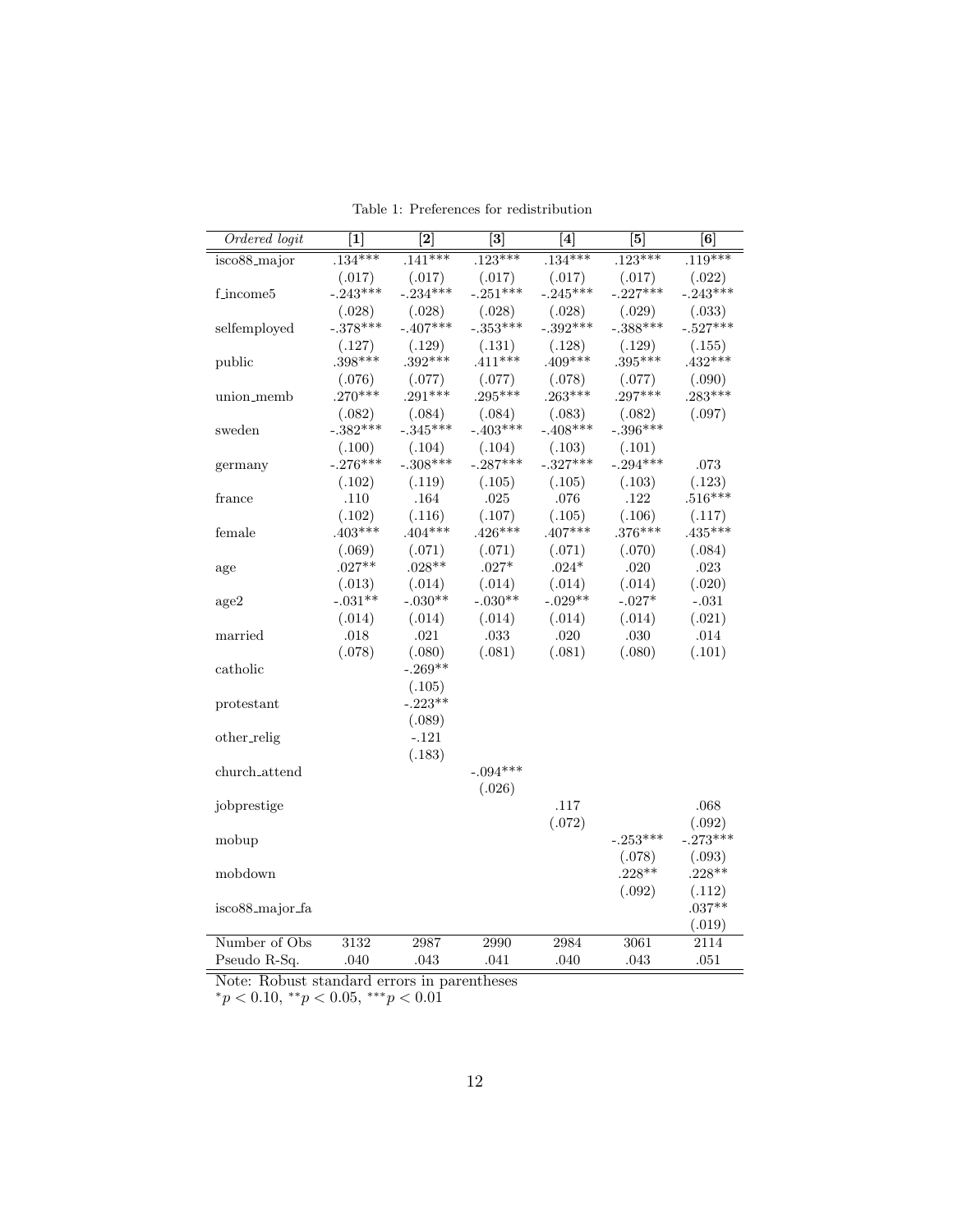Models 2 and 3 introduce variables on religious denomination and church attendance. Our results confirm the argument of Scheve and Stasavage [2005]: Religion seems to act as a substitute for redistributive policies. According to the literature (Alesina et al. [2001]), this could be due to an insurance effect of religious communities that lessen the social distress of individuals, hence their need for redistribution.

Model 4 and 5 introduce the social mobility argument. Two different specifications are tested here. The first one tries to capture the effect of social mobility in a family context. Surprisingly, the coefficient of job prestige is positive, though not significant. Taking the argument seriously, this would mean that an individual who considers his job as more prestigious than his father's would yet be encline to have a positive attitude towards redistributive policies. Apart from intergenerational altruism, this effect could be due to a long-lasting effect of family experience. Hence, we need to disentangle the effect of "relative to father" social mobility to the "father's social position" lasting effect. Before to turn to this point, we discuss the results of our second mobility regressor. Indeed, our second specification of social mobility has a more straightforward interpretation: We use perceptions of personal upward and downward mobility within the last ten years as a regressor. Coefficients have the expected signs: Individuals who get the impression to have experienced an upward mobility are less supportive to redistributive policies, whereas people who experienced a downward mobility within the last ten years are more in favor of redistribution. Importantly, this is not an objective indicator of social mobility, but a subjective one. Although, the effect is highly significant.

Turning back to the results of model 4, we try to understand the positive effect of a higher job prestige than fathers' on preferences for redistribution. First, we add a personal measure of social mobility to the job prestige regressor (i.e. we simply add our second specification of social mobility, adding a dummy for upward mobility and another dummy for downward mobility, in different regressions). Doing this (not shown here), the job prestige positive effect is indeed reinforced and becomes strongly significant, meaning that a family effect is at play after controlling for individuals' effect. Second, as shown in model  $6^6$ , we add the father's occupation variable to our job

 ${}^{6}$ Data on father's occupation are not available for Great Britain (from that, we loose 804 observations). Also, Sweden becomes our reference category concerning country dummies. The difference between Germany and Sweden is not big, as shown in previous regression coefficients. Hence, our dummy for Germany looses significance. By contrast, our dummy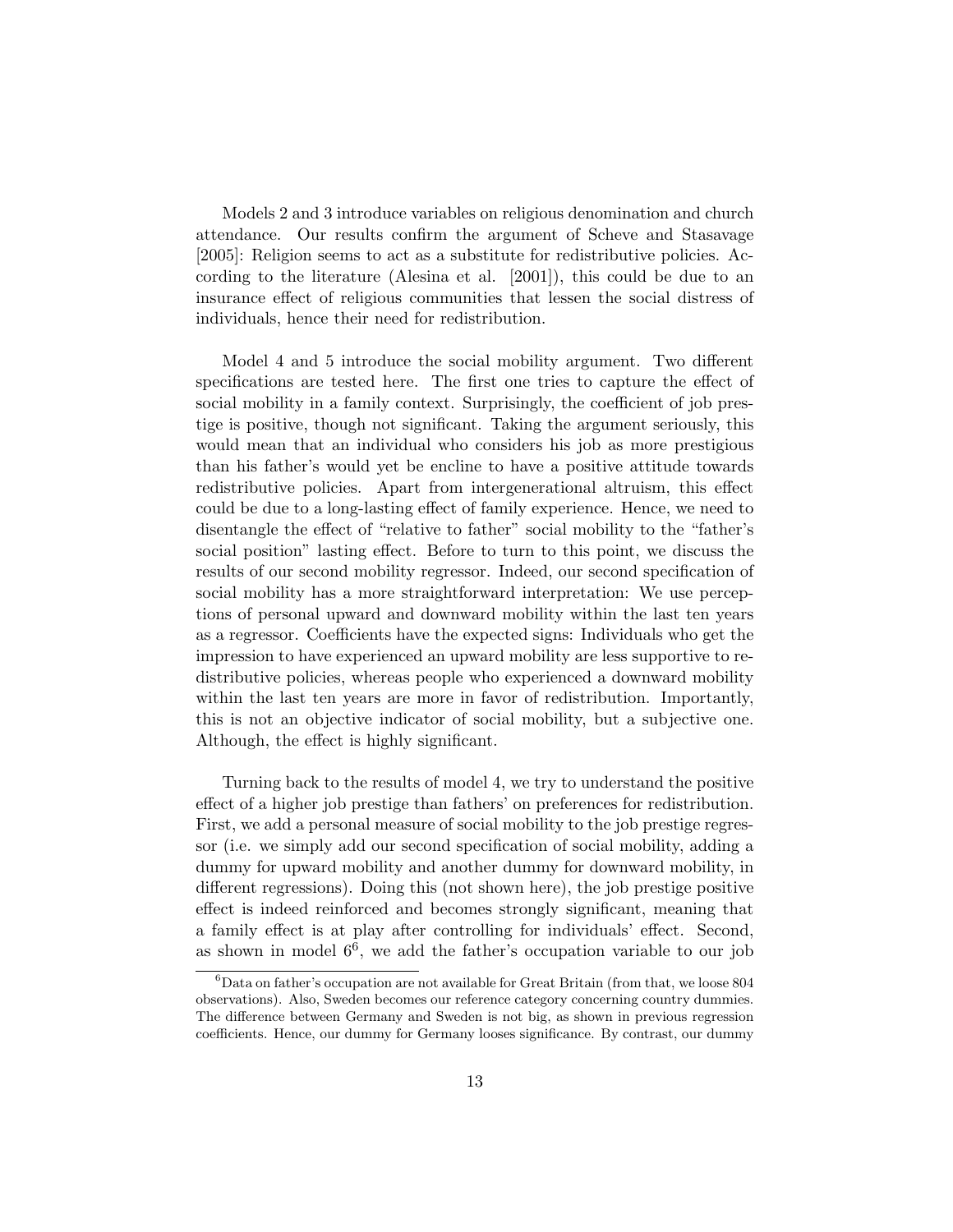prestige regressor. Then, the job prestige coefficient, still positive, becomes non significant, while the father's occupation has a significant positive effect on preferences for redistribution: The lower the father's occupation in our scale, the higher the children's support for redistribution. Hence, there is an explicit link between parents' occupation and children's attitudes towards redistribution: We clearly identified a long lasting effect of parents' social position on children's beliefs and attitudes. This is consistent with the argument of Piketty [1995].

### 3.2 Seperated country regressions

As mentioned above, we need further insight into countries to understand the various effects at play. Running separated country regressions gives room for heterogeneity between countries, and allows to identify contextual effects. Importantly, doing this will also reduce the set of common regressors - simply because we will be able to determine which effects are due to the pooled sample and which are stable through different countries; and eventually, some countries will appear to be very close to each other in term of common regressors.

#### 3.2.1 Great Britain

We start the study of our results with Great Britain (Table  $2^7$ ), comparing the separated country regression to the pooled countries regression discussed earlier.

Model 1 is the standard model. The results confirm that the type of occupation of the individual and his family income are the major regressors that determine preferences for redistribution. But contrary to the pooled regression, other factors do not play any significant role. Also, being selfemployed decreases the probability to support redistributive policies, though this coefficient is not robust to different specifications (i.e. it looses significance in model 3, while adding church attendance, in model 4, while adding job prestige, in model 6, while adding personal mobility experience, and in model 7).

for France becomes highly significant, meaning that living in France enhance positive attitudes towards redistribution, as compared to Sweden.

<sup>&</sup>lt;sup>7</sup>Results do not change while including sample weight in the regression.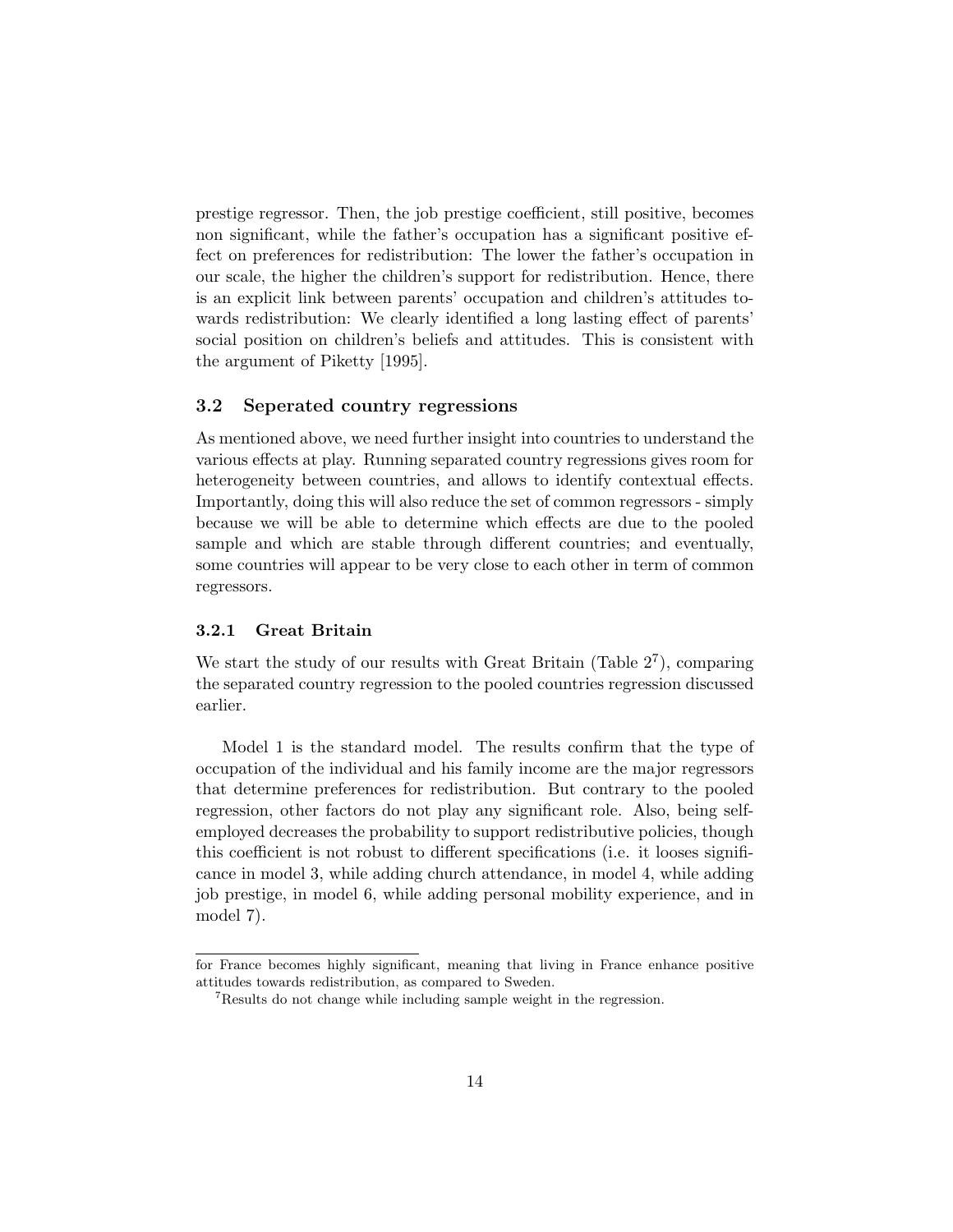Turning to model 2, the explanatory power of religion is confirmed, though the substitute effect that theory predicts is not found: Being Catholic increases the probability to favor redistribution, while being Protestant (or Anglican here) plays the other way round. Hence, if there should be a substitute effect of religion that decreases the social distress of individuals when facing economic difficulties, this is right for Protestants but clearly not for Catholics. Results should be taken cautiously, however, since religion is very difficult to separate from other factors (namely family factors). Looking at church attendance, the coefficient has the expected sign, but is not significant.

Turning to social mobility, we run the regression with a new specification in model 7 (issued from the same question v46 used in model 6): We use the self-placement of individuals in a social scale from 1 (top) to 10 (bottom). Then we define two dummies: Upper class (i.e. self-placement from 1 to 4) and lower class (i.e. self-placement from 7 to 10), letting people on the 5th and 6th position being the middle class. Introducing these dummies into the regression leads to fair results: Individuals who subjectively belong to the upper class are less encline to favor redistribution than average, while individuals who subjectively belong to the lower class have an increased probability to support redistribution. Coefficients are significant. It is worth to notice that a side effect is to decrease the coefficients of occupation and family income, still letting them highly significant.

As before, we check robustness of our results by running binary logit regressions. Results are left unchanged, except for income that looses significance when class feeling is introduced in model 7. Importantly for us, our occupation variable remain a good explanatory variable in the binary regression. Looking further to test the sorting of our occupation variable yields interesting results, however: The sorting of occupations is not monotonously linked to the level of skills. Working on elementary occupations clearly enhance the probability to favor redistribution, compared to being a senior manager, but the position of skilled agricultural workers is not obvious for instance. Hence for Great Britain, a fair sorting and clustering of occupations related to preferences for redistribution would be the following: professionals and technicians have close preferences that are not significantly different from senior managers; clerks and service workers are more encline to support redistribution than the former group, and finally craftsmen, machine operators and workers doing elementary occupations clearly have a strong probability to favor redistributive policies. As for skilled agricultural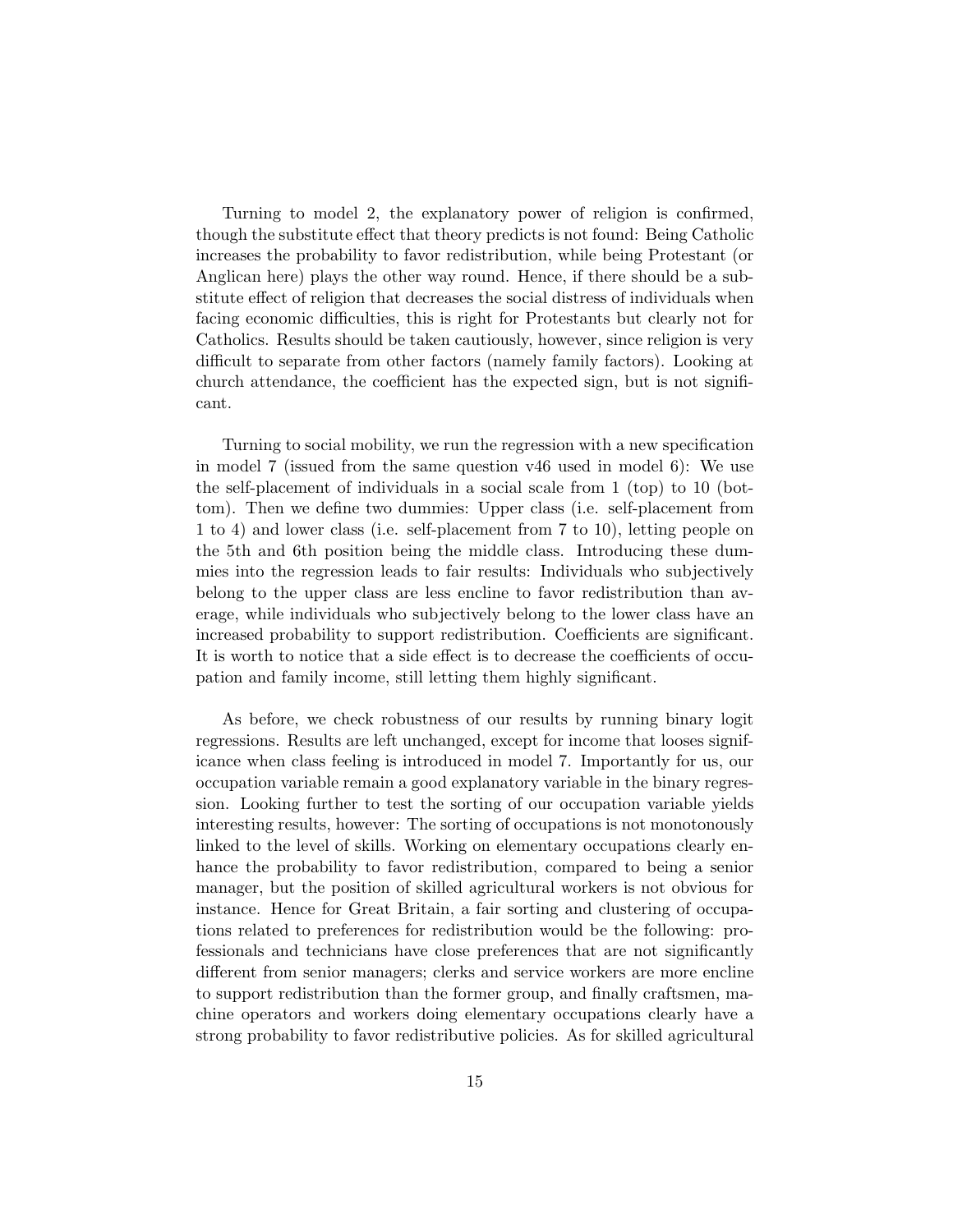workers, they are not significantly different from senior managers, in terms of preferences for redistribution.

| Ordered logit | $\overline{1}$ | $\overline{[2]}$ | $\overline{[3]}$ | $\overline{[4]}$ | $\overline{5}$ | $\overline{6}$ | $\overline{[7]}$ |
|---------------|----------------|------------------|------------------|------------------|----------------|----------------|------------------|
| isco88_major  | $.105***$      | $.109***$        | $.091**$         | $.108***$        | $.096***$      | $.100***$      | $.079**$         |
|               | (.035)         | (.035)           | (.037)           | (.036)           | (.035)         | (.036)         | (.036)           |
| f_income5     | $-.198***$     | $-.215***$       | $-.243***$       | $-.212***$       | $-.187***$     | $-.204***$     | $-.144**$        |
|               | (.068)         | (.068)           | (.072)           | (.072)           | (.071)         | (.074)         | (.070)           |
| selfemployed  | $-.447*$       | $-.452*$         | $-.337$          | $-.402$          | $-.449*$       | $-.404$        | $-.411$          |
|               | (.259)         | (.259)           | (.276)           | (.265)           | (.265)         | (.272)         | (.264)           |
| public        | .093           | .081             | .074             | .169             | .097           | .173           | .086             |
|               | (.177)         | (.177)           | (.185)           | (.190)           | (.180)         | (.192)         | (.178)           |
| union_memb    | .043           | .041             | .044             | .062             | .059           | .059           | .060             |
|               | (.203)         | (.199)           | (.216)           | (.207)           | (.203)         | (.208)         | (.202)           |
| female        | .148           | .164             | .160             | .132             | .112           | .092           | .110             |
|               | (.155)         | (.156)           | (.164)           | (.160)           | (.157)         | (.162)         | (.158)           |
| age           | .019           | $.033\,$         | .026             | .006             | $.010\,$       | $-.004$        | .015             |
|               | (.025)         | (.026)           | (.026)           | (.027)           | (.025)         | (.027)         | (.025)           |
| age2          | $-.023$        | $-.034$          | $-.030$          | $-.013$          | $-.016$        | $-.004$        | $-.019$          |
|               | (.024)         | (.025)           | (.025)           | (.026)           | (.024)         | (.026)         | (.025)           |
| married       | $-.018$        | $-.017$          | .015             | .007             | .001           | .039           | $-.010$          |
|               | (.168)         | (.167)           | (.176)           | (.177)           | (.172)         | (.180)         | (.172)           |
| catholic      |                | $.676**$         |                  |                  |                |                |                  |
|               |                | (.330)           |                  |                  |                |                |                  |
| protestant    |                | $-.368**$        |                  |                  |                |                |                  |
|               |                | (.168)           |                  |                  |                |                |                  |
| other_relig   |                | .092             |                  |                  |                |                |                  |
|               |                | (.271)           |                  |                  |                |                |                  |
| church_attend |                |                  | $-.063$          |                  |                |                |                  |
|               |                |                  | (.046)           |                  |                |                |                  |
| jobprestige   |                |                  |                  | .239             |                | .240           |                  |
|               |                |                  |                  | (.163)           |                | (.163)         |                  |
| mobup         |                |                  |                  |                  | $-.093$        | $-.034$        |                  |
|               |                |                  |                  |                  | (.188)         | (.193)         |                  |
| mobdown       |                |                  |                  |                  | .080           | $.034\,$       |                  |
|               |                |                  |                  |                  | (.195)         | (.205)         |                  |
| classupper    |                |                  |                  |                  |                |                | $-.397*$         |
|               |                |                  |                  |                  |                |                | (.217)           |
| classlower    |                |                  |                  |                  |                |                | $.373**$         |
|               |                |                  |                  |                  |                |                | (.172)           |
| Number of Obs | 682            | 682              | 617              | 629              | 665            | 617            | 667              |
| Pseudo R-Sq.  | $.023\,$       | .031             | .027             | $.023\,$         | .021           | .022           | .028             |

Table 2: Preferences for redistribution: GB

Note: Robust standard errors in parentheses

 $*_p$  < 0.10,  $*_p$  < 0.05,  $**_p$  < 0.01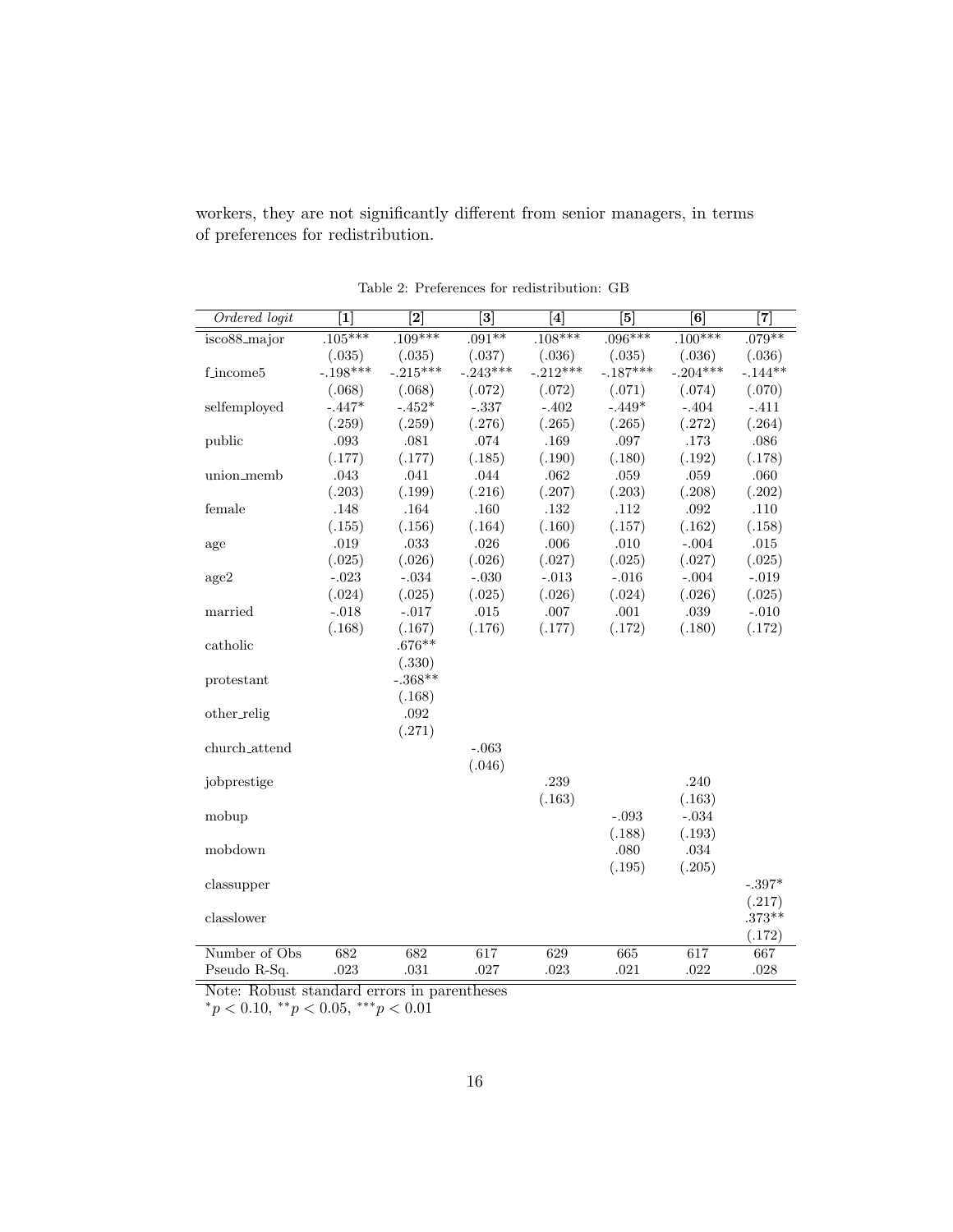#### 3.2.2 Sweden

Results are more satisfactory for Sweden (Table 3). Indeed, they are quite similar to the one we get with the pooled country regression, with the only exception of age and age squared, that loose significance<sup>8</sup>.

Concerning religion, like in Great Britain, Catholics in Sweden do favor redistribution, while Protestants do not. But coefficients are not significant.

Personal social mobility, in every specifications, turns out to have a strong impact on preferences toward redistribution. Moreover, model 7, which includes the new specification of current subjective social class, has a high explanatory power compared to model 1. However, contrary to the pooled country regression results, the higher job prestige of an individual compared to his father's has a negative impact on preferences (but the coefficient is not significant).

Concerning our occupation variable, results are quite robust to change in the regression method: Turning the model to binary logit does not affect the results. Hence, the sorting and clustering would be the following for Sweden: professionals, skilled agricultural workers and technicians have similar attitudes toward redistribution as compared to senior managers; clerks and service workers support redistribution 2.4 times more than the former category in terms of probability; finally, craftsmen, machine operators and workers in elementary occupations have a probability to favor redistributive policies that is 2.5 to 3.3 times higher than senior managers.

<sup>&</sup>lt;sup>8</sup>Age and age squared always have the expected signs, but appear to be significant only in the pooled country regression. This is probably due to the pooled effect: If there is no correlation between two variables, but sample differ from one country to another, then a pooled country regression could find an appearant correlation due to sample designs.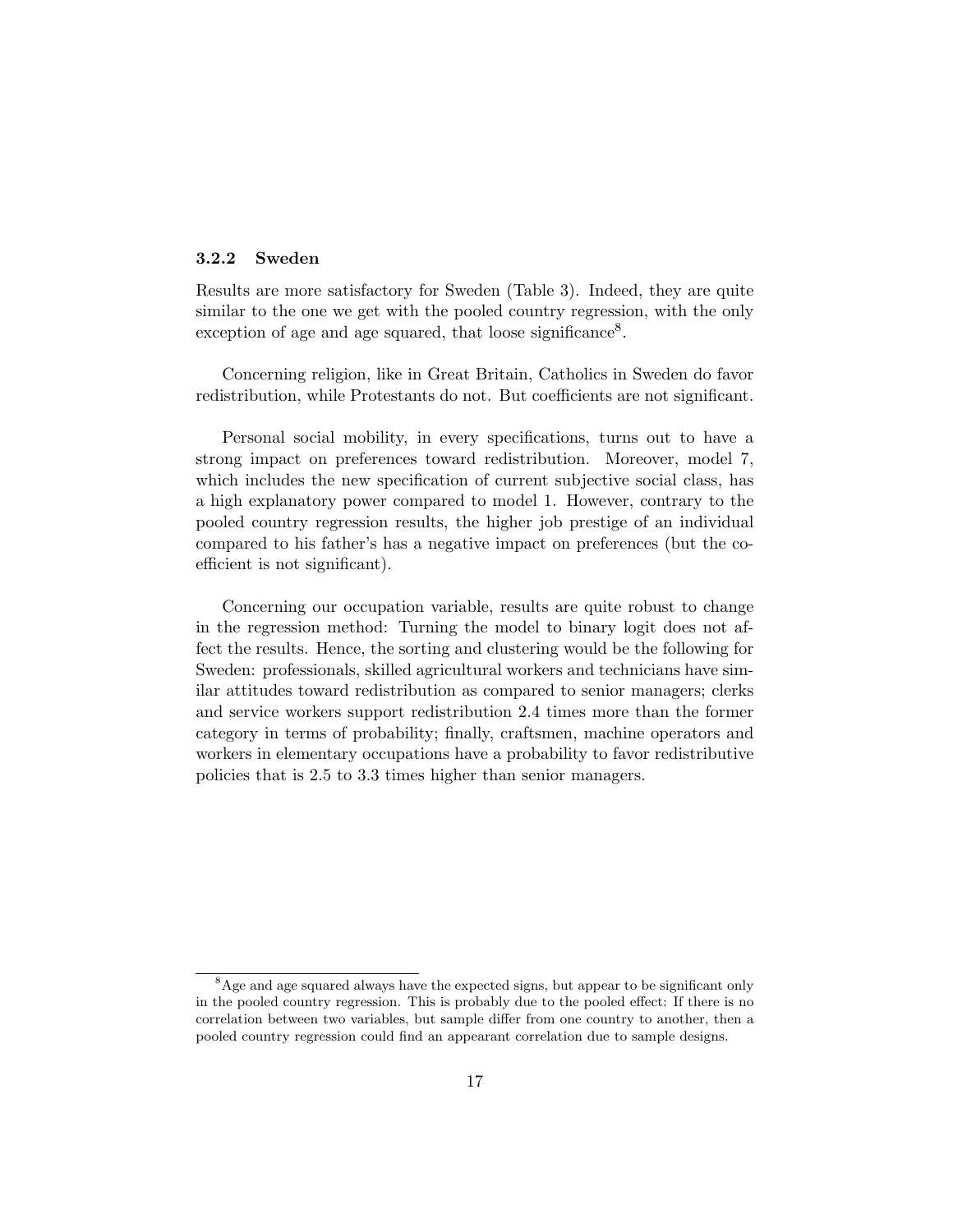| Ordered logit             | $\overline{1}$      | $\overline{[2]}$    | $\overline{3}$      | $\overline{[4]}$    | $\overline{5}$      | $\overline{6}$      | $\overline{[7]}$    |
|---------------------------|---------------------|---------------------|---------------------|---------------------|---------------------|---------------------|---------------------|
| $isco88$ <sub>major</sub> | $.172***$           | $.172***$           | $.172***$           | $.165***$           | $.159***$           | $.155***$           | $.106***$           |
|                           | (.029)              | (.029)              | (.030)              | (.030)              | (.030)              | (.030)              | (.032)              |
| f_income5                 | $-.213***$          | $-.212***$          | $-.206***$          | $-.219***$          | $-.208***$          | $-.209***$          | $-.162***$          |
|                           | (.050)              | (.050)              | (.051)              | (.051)              | (.050)              | (.051)              | (.051)              |
| selfemployed              | $-.508**$           | $-.515**$           | $-.584**$           | $-.476*$            | $-.457*$            | $-.456*$            | $-.387$             |
|                           | (.258)              | (.257)              | (.261)              | (.261)              | (.253)              | (.255)              | (.249)              |
| public                    | $.518***$           | $.494***$           | $.502***$           | $.543***$           | $.510***$           | $.519***$           | $.522***$           |
|                           | (.133)              | (.135)              | (.134)              | (.135)              | (.134)              | (.137)              | (.135)              |
| union_memb                | $.416**$            | $.434**$            | $.389**$            | $.390**$            | $.502***$           | $.476***$           | $.389**$            |
| female                    | (.172)<br>$.431***$ | (.174)<br>$.442***$ | (.174)<br>$.434***$ | (.174)<br>$.430***$ | (.174)<br>$.393***$ | (.176)<br>$.394***$ | (.173)<br>$.357***$ |
|                           | (.126)              | (.127)              | (.129)              | (.129)              | (.127)              | (.129)              | (.127)              |
| age                       | $.032\,$            | .032                | .037                | $.035\,$            | .022                | .025                | $.023\,$            |
|                           | (.027)              | (.027)              | (.028)              | (.028)              | (.028)              | (.028)              | (.027)              |
| age2                      | $-.032$             | $-.031$             | $-.037$             | $-.033$             | $-.027$             | $-.029$             | $-.025$             |
|                           | (.028)              | (.028)              | (.029)              | (.028)              | (.028)              | (.028)              | (.028)              |
| married                   | $-.231$             | $-.228$             | $-.297*$            | $-.230$             | $-.212$             | $-.212$             | $-.268*$            |
|                           | (.152)              | (.153)              | (.155)              | (.156)              | (.155)              | (.158)              | (.154)              |
| catholic                  |                     | .323                |                     |                     |                     |                     |                     |
|                           |                     | (.435)              |                     |                     |                     |                     |                     |
| protestant                |                     | $-.204$             |                     |                     |                     |                     |                     |
|                           |                     | (.143)              |                     |                     |                     |                     |                     |
| other_relig               |                     | $-.320$             |                     |                     |                     |                     |                     |
|                           |                     | (1.512)             |                     |                     |                     |                     |                     |
| church_attend             |                     |                     | .008                |                     |                     |                     |                     |
|                           |                     |                     | (.060)              |                     |                     |                     |                     |
| jobprestige               |                     |                     |                     | $-.212$             |                     | $-.119$             |                     |
|                           |                     |                     |                     | (.137)              |                     | (.140)              |                     |
| mobup                     |                     |                     |                     |                     | $-.378**$           | $-.359**$           |                     |
| mobdown                   |                     |                     |                     |                     | (.150)<br>$.340*$   | (.155)<br>$.338*$   |                     |
|                           |                     |                     |                     |                     | (.178)              | (.181)              |                     |
| classupper                |                     |                     |                     |                     |                     |                     | $-.803***$          |
|                           |                     |                     |                     |                     |                     |                     | (.156)              |
| classlower                |                     |                     |                     |                     |                     |                     | $.519***$           |
|                           |                     |                     |                     |                     |                     |                     | (.183)              |
| Number of Obs             | 897                 | 897                 | 879                 | 870                 | 881                 | 857                 | 888                 |
| Pseudo R-Sq.              | .054                | .055                | .055                | .056                | .061                | .061                | .073                |

Table 3: Preferences for redistribution: SWEDEN

Note: Robust standard errors in parentheses

 $*_p$  < 0.10,  $*_p$  < 0.05,  $**_p$  < 0.01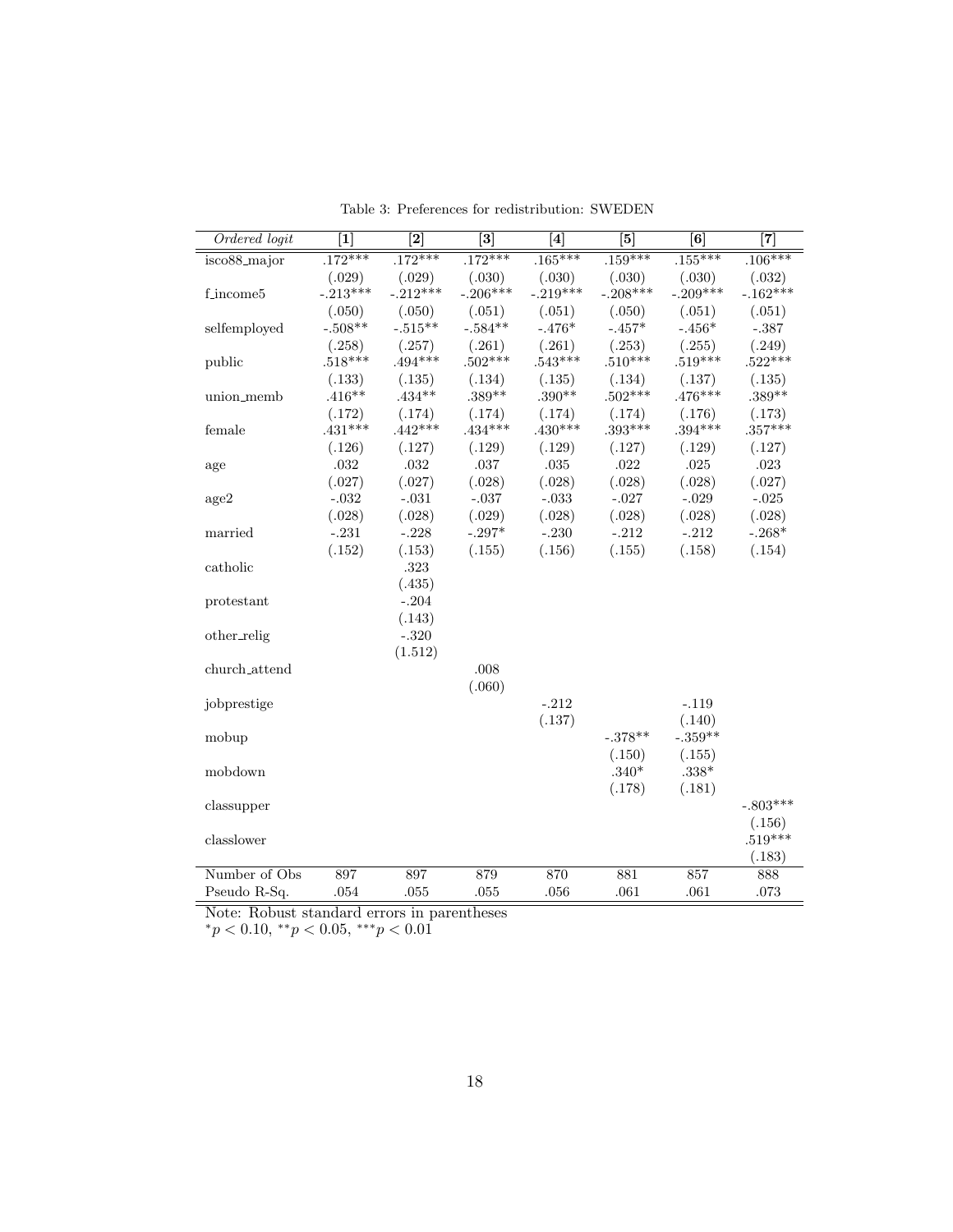### 3.2.3 France

Results for France (Table 4) are also very close to what the pooled country regression delivered<sup>9</sup>. The sorting of our occupation variable seems very appropriate here, except that belonging to the least skilled category (elementary occupations) does not imply a strong support for redistributive policies (yet there is one).

This has to be viewed in parallel with the social mobility expectations. But if we turn to social mobility then, the personal mobility history does not have a significant effect on preferences for redistribution. Like in Great Britain, it is the current class position that has a strong impact on preferences, as soon as individuals consider themselves as belonging to the lower class (model 7). A way to reconcile these appearently opposite results is to assume that individuals working in the least skilled occupations do not perceive themselves as belonging to the lower class. Indeed, the correlation between both is very weak (0.07), while the class feeling seems to be more related to the family income (correlation of 0.33 between both). Thus, there could be an endogeneity bias that affect results, if workers in elementary occupations are not the main income in the household. Looking more precisely in our data, it appears indeed that half of these elementary workers in France is in part time or less than part time job. Moreover, the higher prestige of ones' job compared to his father's still has a positive impact on preferences, confirming the family context explanation proposed in the begining of the analysis.

Finally, our proxies for risk aversion have high and robust coefficients. The odds of being in favor of redistribution is 1.8 when an individual is publicly employed, while it turns to 0.6 when the individual is self-employed, everything else being equal. This result is consistent with theory.

Concerning religion, if Catholics and church attenders are less encline to favor redistribution, Protestants this time do favor redistributive policies.

<sup>&</sup>lt;sup>9</sup>Adding sample weights does not change the results.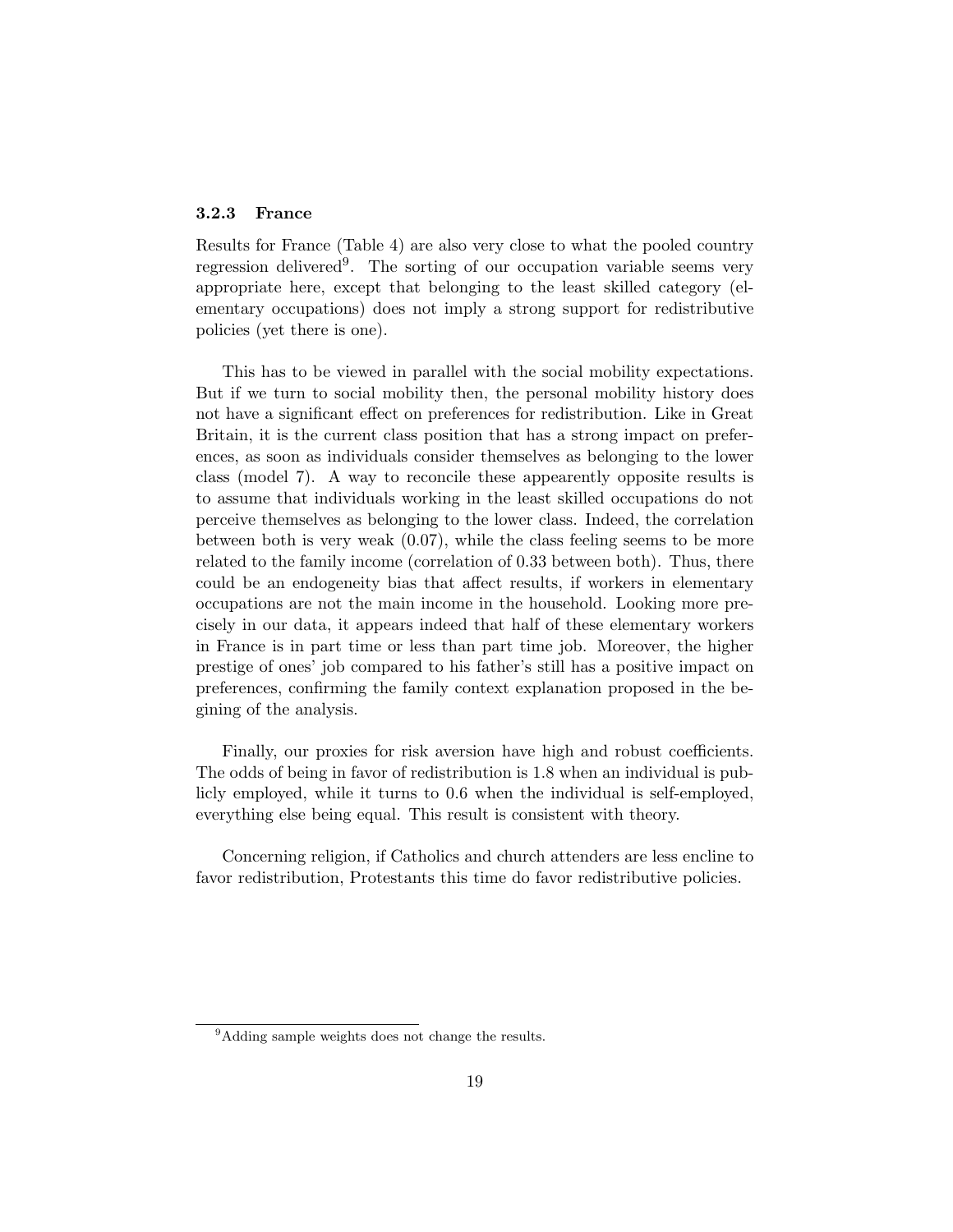| Ordered logit | $\overline{1}$ | $\overline{2}$       | $\overline{3}$ | $\overline{4}$ | $\overline{5}$ | $\overline{6}$ | $\overline{7}$ |
|---------------|----------------|----------------------|----------------|----------------|----------------|----------------|----------------|
| isco88_major  | $.139***$      | $.138***$            | $.105***$      | $.138***$      | $.122***$      | $.128***$      | $.114***$      |
|               | (.038)         | (.038)               | (.039)         | (.040)         | (.038)         | (.039)         | (.038)         |
| f_income5     | $-.285***$     | $-.287***$           | $-.297***$     | $-.298***$     | $-.283***$     | $-.280***$     | $-.229***$     |
|               | (.048)         | (.048)               | (.049)         | (.049)         | (.050)         | (.050)         | (.055)         |
| selfemployed  | $-.465**$      | $-.410*$             | $-.438*$       | $-.480**$      | $-.489**$      | $-.508**$      | $-.421*$       |
|               | (.235)         | (.240)               | (.242)         | (.232)         | (.247)         | (.243)         | (.239)         |
| public        | $.491***$      | $.462***$            | $.515***$      | $.467***$      | $.489***$      | $.460***$      | $.469***$      |
|               | (.129)         | (.129)               | (.132)         | (.132)         | (.130)         | (.132)         | (.130)         |
| union_memb    | $.267**$       | $.281**$             | $.353***$      | $.260**$       | $.272**$       | $.266***$      | $.251*$        |
|               | (.127)         | (.129)               | (.131)         | (.128)         | (.128)         | (.128)         | (.128)         |
| female        | $.375***$      | $.406***$            | $.406***$      | $.374***$      | $.369***$      | $.358***$      | $.350***$      |
|               | (.118)         | (.121)               | (.122)         | (.121)         | (.120)         | (.122)         | (.120)         |
| age           | $.035\,$       | $.033\,$             | .036           | .032           | $.038\,$       | .040           | .041           |
|               | (.032)         | (.033)               | (.033)         | (.035)         | (.050)         | (.050)         | (.040)         |
| age2          | $-.040$        | $-.034$              | $-.041$        | $-.036$        | $-.044$        | $-.049$        | $-.047$        |
|               | (.036)         | (.037)               | (.038)         | (.040)         | (.060)         | (.060)         | (.047)         |
| married       | .133           | .219                 | $.235\,$       | .105           | .148           | .114           | .097           |
|               | (.144)         | (.146)<br>$-.319***$ | (.145)         | (.148)         | (.150)         | (.153)         | (.147)         |
| catholic      |                | (.124)               |                |                |                |                |                |
| protestant    |                | .085                 |                |                |                |                |                |
|               |                | (.442)               |                |                |                |                |                |
| other_relig   |                | .292                 |                |                |                |                |                |
|               |                | (.449)               |                |                |                |                |                |
| church_attend |                |                      | $-.112***$     |                |                |                |                |
|               |                |                      | (.043)         |                |                |                |                |
| jobprestige   |                |                      |                | $.324***$      |                | $.367***$      |                |
|               |                |                      |                | (.121)         |                | (.124)         |                |
| mobup         |                |                      |                |                | $-.069$        | $-.151$        |                |
|               |                |                      |                |                | (.130)         | (.134)         |                |
| mobdown       |                |                      |                |                | .224           | .225           |                |
|               |                |                      |                |                | (.174)         | (.177)         |                |
| classupper    |                |                      |                |                |                |                | $-.177$        |
|               |                |                      |                |                |                |                | (.162)         |
| classlower    |                |                      |                |                |                |                | $.318**$       |
|               |                |                      |                |                |                |                | (.146)         |
| Number of Obs | 1023           | 1010                 | 964            | 980            | 994            | 967            | 1015           |
| Pseudo R-Sq.  | .044           | .045                 | .047           | .046           | .045           | .047           | .046           |

Table 4: Preferences for redistribution: FRANCE

Note: Robust standard errors in parentheses

 $*_p$  < 0.10,  $*_p$  < 0.05,  $**_p$  < 0.01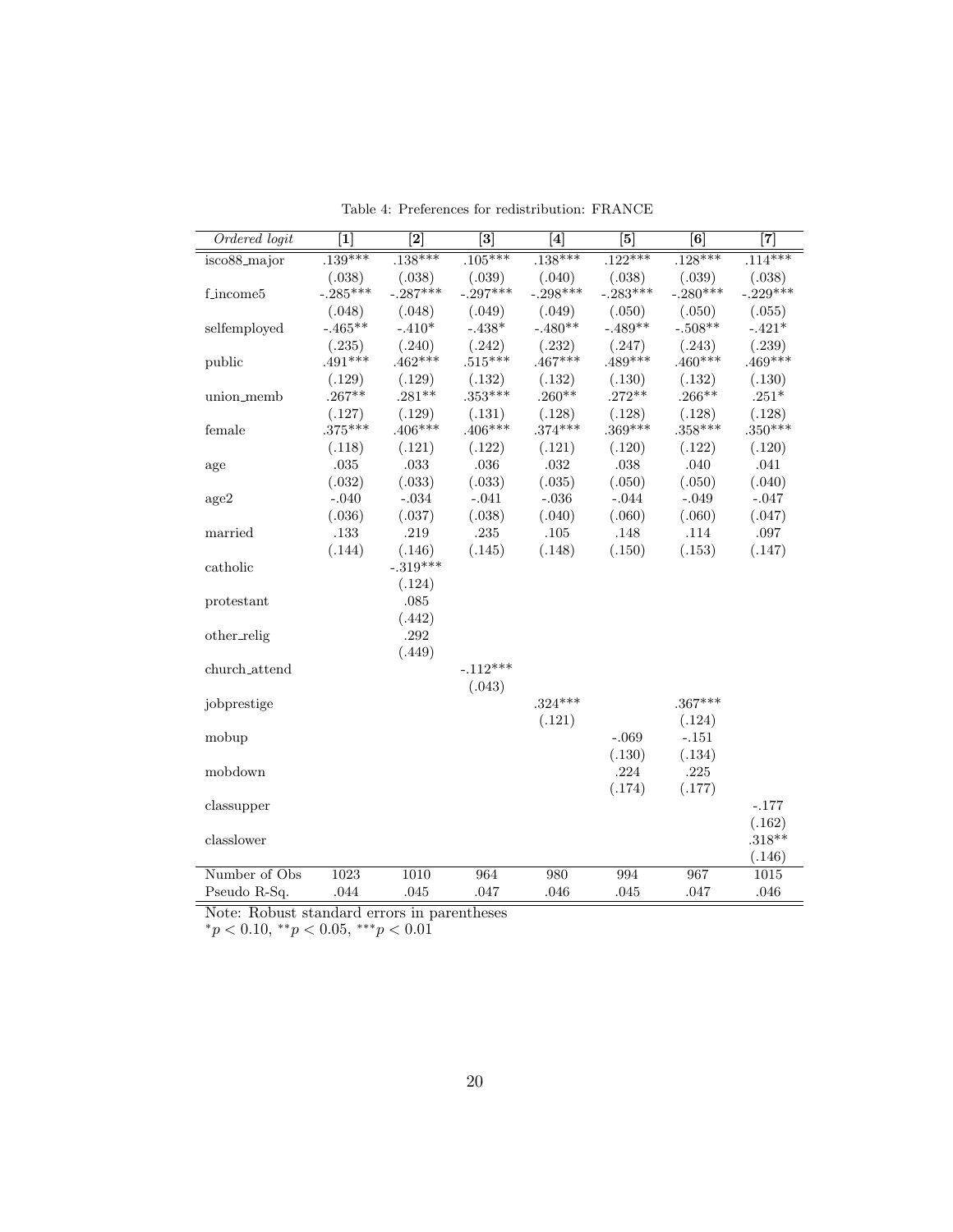### 3.2.4 Germany

Turning now to Germany (Table 5), several points have to be explored. First of all, the clustering of occupations is quite straight: Being a professional or a technician equally and significantly increase the probability to be in favor of redistribution, compared to senior managers; working as a clerk, a service worker, a skilled agricultural worker, a craftsman or a machine operator equally increase the probability of the individual to favor redistributive policies; and being a worker in elementary occupations has an even higher positive impact on preferences. The clustering does not draw a demarcation between service workers and manual workers as we saw earlier in other countries (linked to the specialization argument), but seems more related to the level of skills.

Model 1b adds a new variable in our standard model: Living in East Germany. Not surprisingly, it appears to be strongly related to the support for redistribution, controlling by income (the odds of being in favor of redistribution is almost 3 if the individual lives in East Germany).

As for religion, contrary to the pooled country results, being Protestant has a positive impact on preferences for redistribution, meaning once again that religion is not systematically a substitute to redistributive policies, but can also act as a complementary attribute.

Finally, social mobility in the different specifications of models 5 to 7 remains a good predicator of preferences, with the expected sign.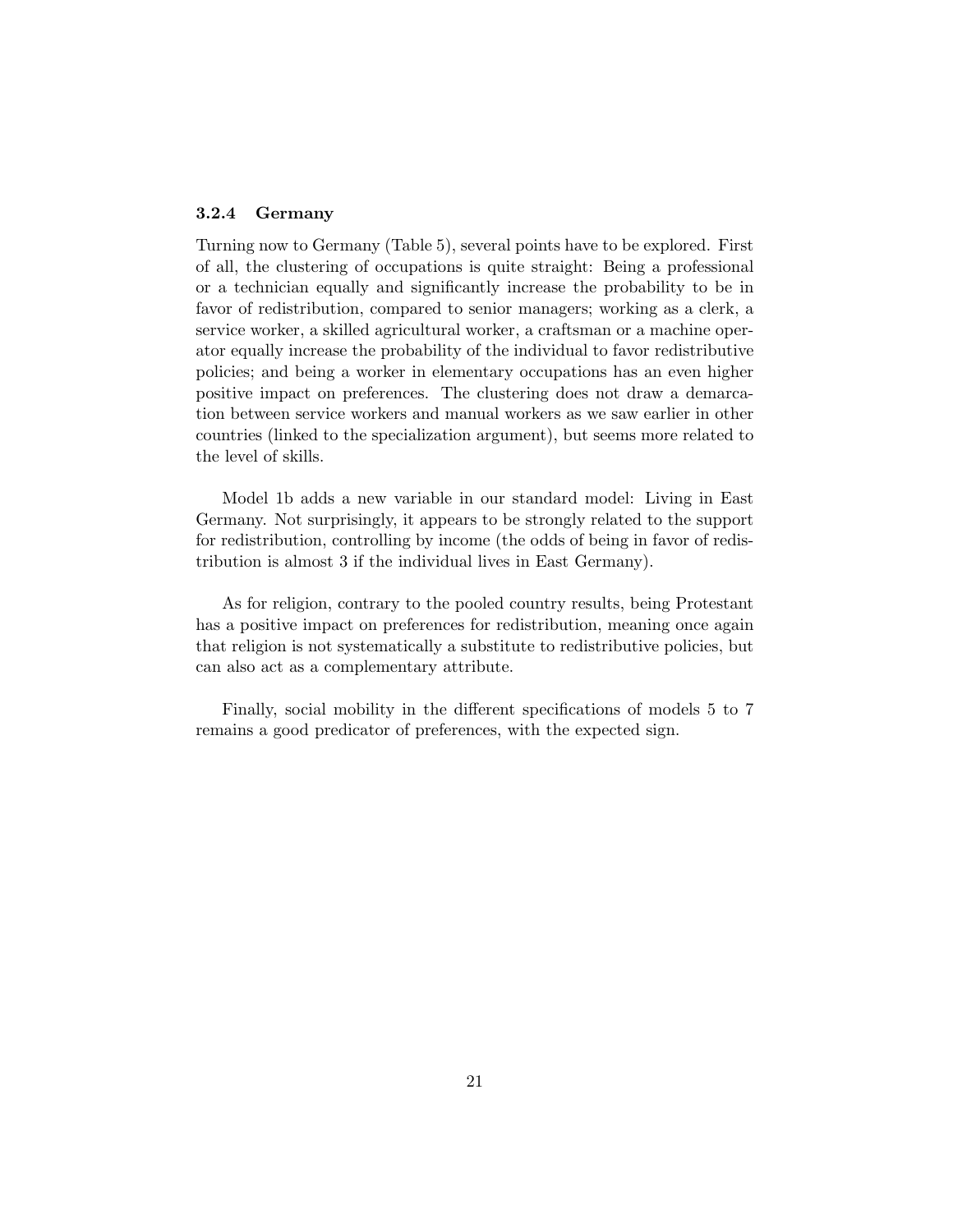| Ordered logit             | $\overline{1}$ | $\overline{1}$   | $\overline{[2]}$ | $\overline{3}$ | $\overline{[4]}$ | $\overline{[5]}$ | $\overline{6}$      | $\overline{7}$ |
|---------------------------|----------------|------------------|------------------|----------------|------------------|------------------|---------------------|----------------|
| $isco88$ <sub>major</sub> | $.114***$      | $.132***$        | $.163***$        | $.115***$      | $.110**$         | $.097**$         | $.092*$             | $.097**$       |
|                           | (.044)         | (.044)           | (.049)           | (.044)         | (.047)           | (.046)           | (.049)              | (.044)         |
| f_income5                 | $-.199***$     | $-.138*$         | $-.154*$         | $-.208***$     | $-.178**$        | $-.163**$        | $-.151**$           | $-.151**$      |
|                           | (.071)         | (.072)           | (.080)           | (.071)         | (.072)           | (.075)           | (.077)              | (.074)         |
| selfemployed              | $-.121$        | $-.138$          | $-.264$          | $-.067$        | $-.193$          | $-.151$          | $-.249$             | $-.155$        |
|                           | (.327)         | (.315)           | (.360)           | (.320)         | (.335)           | (.326)           | (.332)              | (.328)         |
| public                    | .100           | .115             | .149             | .142           | $.035\,$         | .072             | .020                | .094           |
|                           | (.209)         | (.217)           | (.246)           | (.214)         | (.215)           | (.212)           | (.217)              | (.209)         |
| union_memb                | $.215\,$       | .247             | .259             | .236           | .196             | .264             | .244                | .263           |
|                           | (.214)         | (.216)           | (.250)           | (.218)         | (.219)           | (.214)           | (.219)              | (.217)         |
| female                    | $.763***$      | $.752***$        | $.763***$        | $.754***$      | $.812***$        | $.728***$        | $.769***$           | $.721***$      |
|                           | (.189)         | (.191)           | (.215)           | (.190)         | (.198)           | (.191)           | (.202)              | (.190)         |
| age                       | $-.003$        | $-.003$          | $-.024$          | $-.018$        | $-.006$          | $-.011$          | $-.023$             | $-.000$        |
|                           | (.045)         | (.045)           | (.052)           | (.045)         | (.046)           | (.045)           | (.047)              | (.045)         |
| age2                      | $.001\,$       | $.007\,$         | $.032\,$         | $.023\,$       | $.004\,$         | $.005\,$         | $.017\,$            | $-.001$        |
|                           | (.053)         | (.053)           | (.061)           | (.053)         | (.055)           | (.053)           | (.055)              | (.053)         |
| married                   | .107           | $-.062$          | $.024\,$         | .181           | .134             | .093             | .111                | .071           |
|                           | (.202)         | (.201)           | (.233)           | (.209)         | (.206)           | (.212)           | (.214)              | (.210)         |
| eastgermany               |                | $1.067***$       |                  |                |                  |                  |                     |                |
|                           |                | (.178)           |                  |                |                  |                  |                     |                |
| catholic                  |                |                  | $.533\,$         |                |                  |                  |                     |                |
|                           |                |                  | (.325)           |                |                  |                  |                     |                |
| protestant                |                |                  | $.941***$        |                |                  |                  |                     |                |
|                           |                |                  | (.327)           |                |                  |                  |                     |                |
| church_attend             |                |                  |                  | $-.251***$     |                  |                  |                     |                |
|                           |                |                  |                  | (.073)         |                  |                  |                     |                |
| jobprestige               |                |                  |                  |                | .023             |                  | .111                |                |
|                           |                |                  |                  |                | (.184)           | $-.522***$       | (.183)<br>$-.485**$ |                |
| mobup                     |                |                  |                  |                |                  | (.191)           | (.194)              |                |
| mobdown                   |                |                  |                  |                |                  | .343             | $.400*$             |                |
|                           |                |                  |                  |                |                  | (.223)           | (.226)              |                |
| classupper                |                |                  |                  |                |                  |                  |                     | $-.054$        |
|                           |                |                  |                  |                |                  |                  |                     | (.226)         |
| classlower                |                |                  |                  |                |                  |                  |                     | $.608***$      |
|                           |                |                  |                  |                |                  |                  |                     | (.205)         |
| Number of Obs             | 530            | $\overline{530}$ | 398              | 530            | 505              | 521              | 498                 | 524            |
| Pseudo R-Sq.              | .028           | .052             | .038             | .036           | .027             | .038             | .038                | .034           |

Table 5: Preferences for redistribution: GERMANY

Note: Robust standard errors in parentheses

 $*_p$  < 0.10,  $*_p$  < 0.05,  $**_p$  < 0.01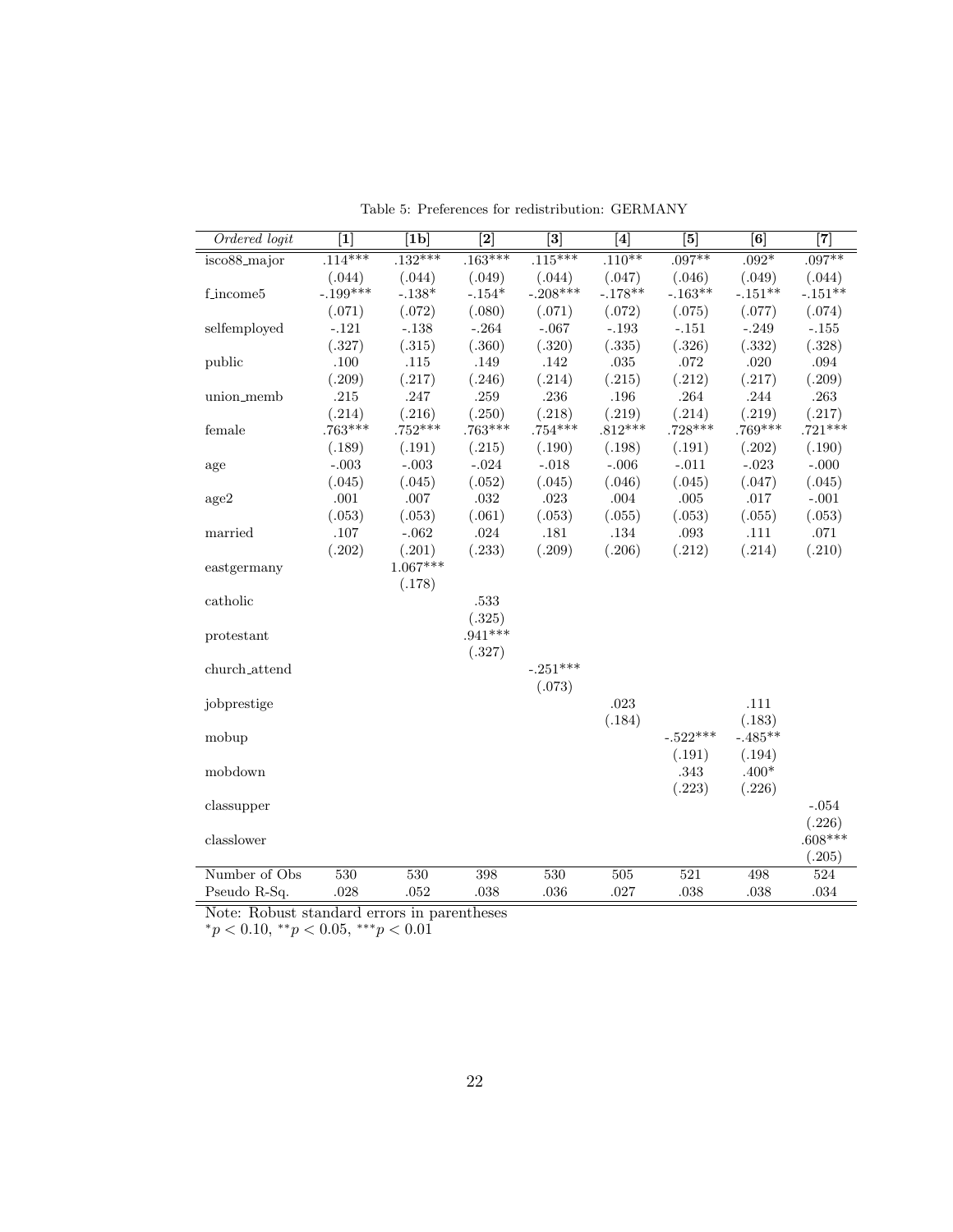# 4 Concluding remarks

The separated country approach has the enormous advantage, in our view, to allow for country heterogeneity and to put apart the mechanical effect due to a pooled regression that finds correlation where there are none (religion and age are, respectively, good examples here<sup>10</sup>). Table 6 compares results from the pooled country regression with the one from separated country regressions. Reading in rows, we can clearly see that notwithstanding the significance of coefficients, the sign of a variable is not the same from one country to another. Reading in columns, we can see that the determinants of preferences for redistribution, identified by their statistical significance, differ from one country to another.

|                           | Pooled | <b>Great Britain</b> | Sweden                   | France | Germany            |
|---------------------------|--------|----------------------|--------------------------|--------|--------------------|
| Occupation                | $^{+}$ | $^{+}$               | $^{+}$                   | $^{+}$ | $\hspace{0.1mm} +$ |
| Family income             |        |                      |                          |        |                    |
| Self-employed             |        |                      |                          |        |                    |
| Publicly employed         | $^+$   | $(+)$                | $^+$                     |        | $^+$               |
| Union member              | $+$    | $^{(+)}$             | $^{+}$                   | $^{+}$ | $^{+}$             |
| Female                    |        | $^{+}$               | ┿                        |        |                    |
| Age                       |        | $($ $+$              | $^{+}$                   | $(+)$  |                    |
| Age squared               |        |                      |                          |        |                    |
| Married                   | $(+)$  | $^{+}$               |                          | $+$    |                    |
| East Germany              | na     | na                   | na                       | na     | $\hspace{0.1mm} +$ |
| Catholic                  |        | $^{+}$               | $^{(+)}$                 |        | $(+)$              |
| Protestant                |        |                      |                          | $(+)$  | $^+$               |
| Other religion            |        | $\pm$                |                          |        | na                 |
| Church attendance         |        |                      | $\pm$ .                  |        |                    |
| Job prestige $>$ father's | $(+)$  | $(+)$                | $\overline{\phantom{0}}$ | $+$    | $^{(+)}$           |
| Father's occupation       | $^+$   | na                   | na                       | na     | na                 |
| Upward mobility           |        |                      |                          |        |                    |
| Downward mobility<br>$^+$ |        | $^{+}$               | $^+$                     |        |                    |
| Upper class               | na     |                      |                          |        |                    |
| Lower class               | na     |                      | $^+$                     |        |                    |

Table 6: Preferences for redistribution: Comparison of results

Note: Results which are not statistically significant are in parentheses

 $^{10}\mathrm{To}$  the contrary, other effects can emerge in separated country regressions, like, in our sample, the importance of job prestige in France.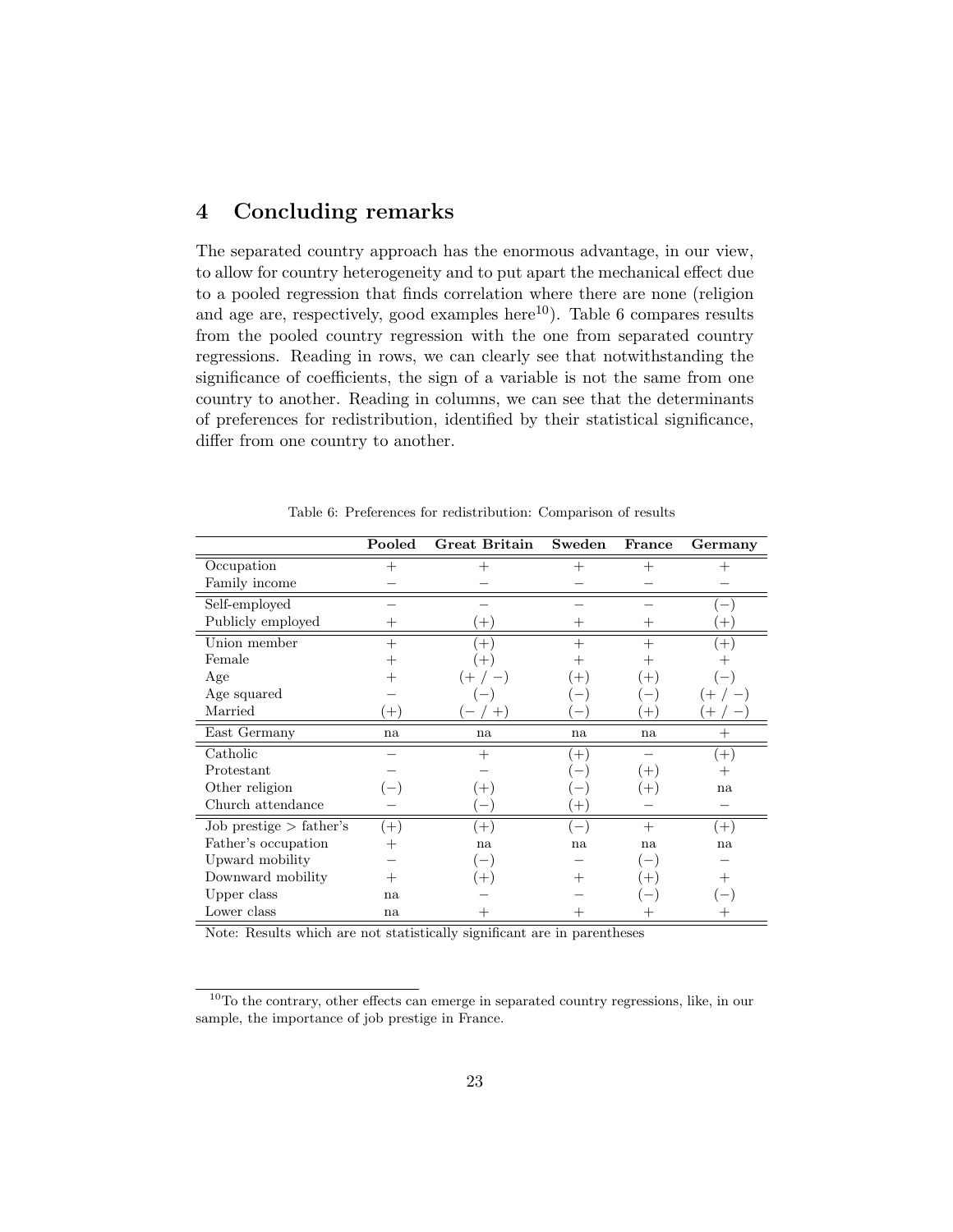But this should not lead us to deny the aim of our study. If there is some country heterogeneity, there is still a set of common regressors. Also, in order to be able to have a general insight into the question of what determine preferences for redistribution, we next assemble the different results to assess the theoretical arguments of the first section. Furthermore, trying to ally countries afterwards, we will be able to identify clusters of countries.

To begin with, our analysis confirm the importance of a pure revenue effect on preferences. Indeed, work occupation, family income, subjective social class or expected social mobility all point to the same direction: the poorer (in terms of current or expected income), the more supportive to redistribution. But importantly, the social background of individuals can somehow temper this effect: we found that the social position of fathers has a long lasting impact on the attitudes of children.

The revenue effect does not act similarly on individuals. It can be reinforced or to the contrary dampened by risk aversion or risk willingness of individuals. Indeed, looking at the employment status of individuals, we found that being publicly employed sensitively increases the probability to support redistribution, while being self-employed decreases it. Hence, our proxies of risk aversion are good predicators of preferences for redistribution, which is not surprising if one considers redistributive policies as an insurance.

Finally, one of the most empirical issue in the literature on redistribution remains the question of whether religion plays an active role in shaping preferences. Going back to Table 6, the conclusion is far to be obvious: It is impossible to say if Catholics are pros or cons redistribution, and the same for Protestants since the sign of coefficients differs from one country to another. However, one can take a different view: The literature states that religion (without looking at specific denomination) dampens the social distress of individuals, hence decreasing the insurance motive for redistribution. Taking the major religion of each country, results clearly confirm this view. Hence, Protestantism is the major religion of Great Britain and Sweden, while Catholicism is the major religion of France. In these countries, the effect of the major religion is to decrease the probability to favor redistribution. The effect is not clear for Germany, but this is not surprising given that the country is fairly divided between both Protestantism and Catholicism. Further, looking at church attendance reinforces the conclusion that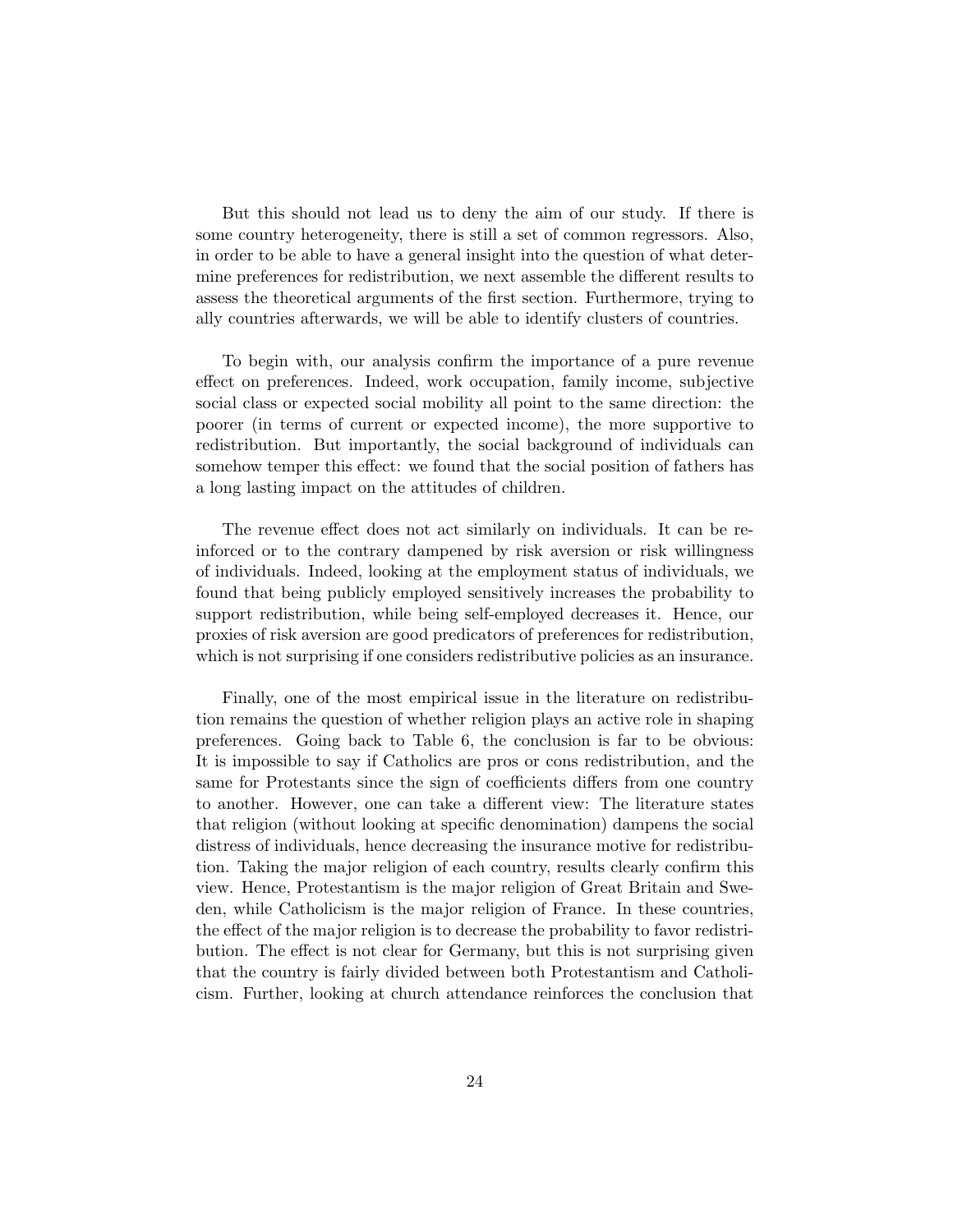religion could play an active role in shaping preferences for redistribution<sup>11</sup>.

Eventually, it seems that a cluster of countries could be drawn from the comparison of separated country regressions. Results for France and Sweden are quite similar, while Germany and Great Britain are closer than we would imagine. Indeed, the major determinants of preferences for redistribution, apart from occupation and income, are the following by cluster: Great Britain and Germany regressions highlight the importance of religion and current social class of individuals; France and Sweden regressions render appearent the importance of risk aversion and lower-class feeling in determining preferences for redistribution. Each country has then its specificity: East Germans are more encline to favor redistribution, which can probably be linked to a revenue effect; French people are impregnate by the social history of their fathers, while Swedes are clearly not; finally Brittons do not give attention to their past social mobility, but do prize their current subjective social position.

<sup>&</sup>lt;sup>11</sup>These results were already appearent in the pooled country regression, but one could think that the effect of every religion was to decrease the demand for redistribution, while this is true only for the major religion of the country. What we can not assess, though, is the reason why this happens. Maybe does this have to do with the strong social network that should be in place for a well implanted religion.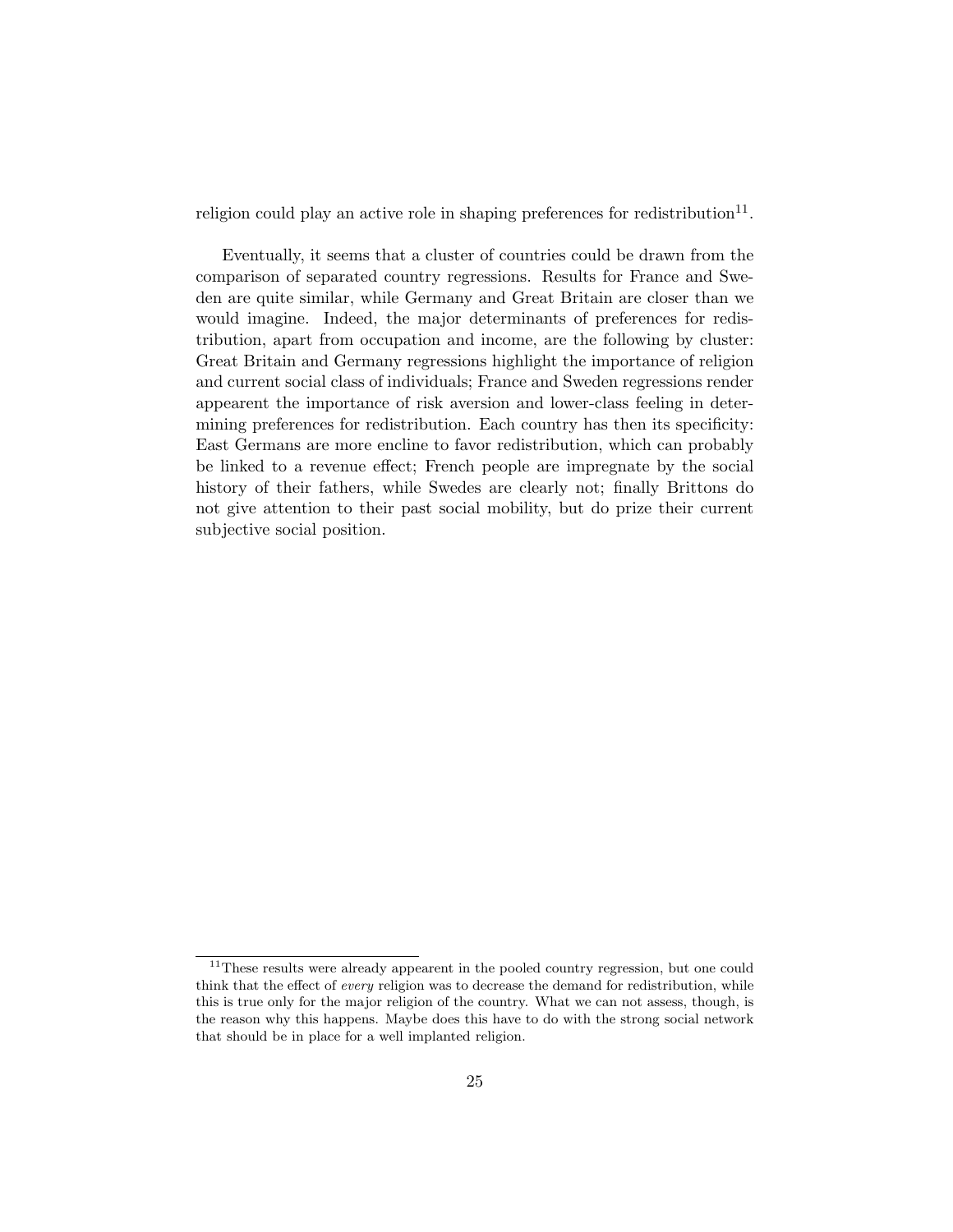# A Summary Statistics

# A.1 Variables Selection

| Variable                      | Mean   | Std. Dev. | N                 |
|-------------------------------|--------|-----------|-------------------|
| Redistribution (5 categories) | 3.632  | 1.159     | $\overline{50}37$ |
| Redistribution                | 0.626  | 0.484     | 5037              |
| Occupation                    | 4.157  | 2.299     | 4277              |
| Family income                 | 2.746  | 1.441     | 4586              |
| Self-employed                 | 0.095  | 0.293     | 3719              |
| Publicly employed             | 0.372  | 0.483     | 4280              |
| Union membership              | 0.33   | 0.47      | 4613              |
| Female                        | 0.488  | 0.5       | 5275              |
| Age                           | 48.085 | 16.45     | 5257              |
| Age-sq./ $100$                | 25.827 | 16.524    | 5257              |
| Married                       | 0.609  | 0.488     | 5237              |
| Catholic                      | 0.33   | 0.47      | 4940              |
| Protestant                    | 0.363  | 0.481     | 4940              |
| Other Religion                | 0.034  | 0.182     | 4940              |
| No Religion                   | 0.273  | 0.445     | 4940              |
| Church attendance             | 1.25   | 1.472     | 5009              |
| $Job$ prestige $\gt$ father's | 0.46   | 0.498     | 4717              |
| Upward mobility               | 0.332  | 0.471     | 5094              |
| Downward mobility             | 0.224  | 0.417     | 5094              |
| No mobility                   | 0.444  | 0.497     | 5094              |
| Upper class                   | 0.233  | 0.423     | 5174              |
| Lower class                   | 0.269  | 0.444     | 5174              |
| Middle class                  | 0.498  | 0.5       | 5174              |
| Father's occupation           | 5.272  | 2.49      | 3766              |
| Sweden                        |        |           | 1150              |
| France                        |        |           | 1889              |
| Great Britain                 |        |           | 804               |
| Germany                       |        |           | 1432              |
| incl. East Germany            |        |           | 511               |

Table 7: Summary statistics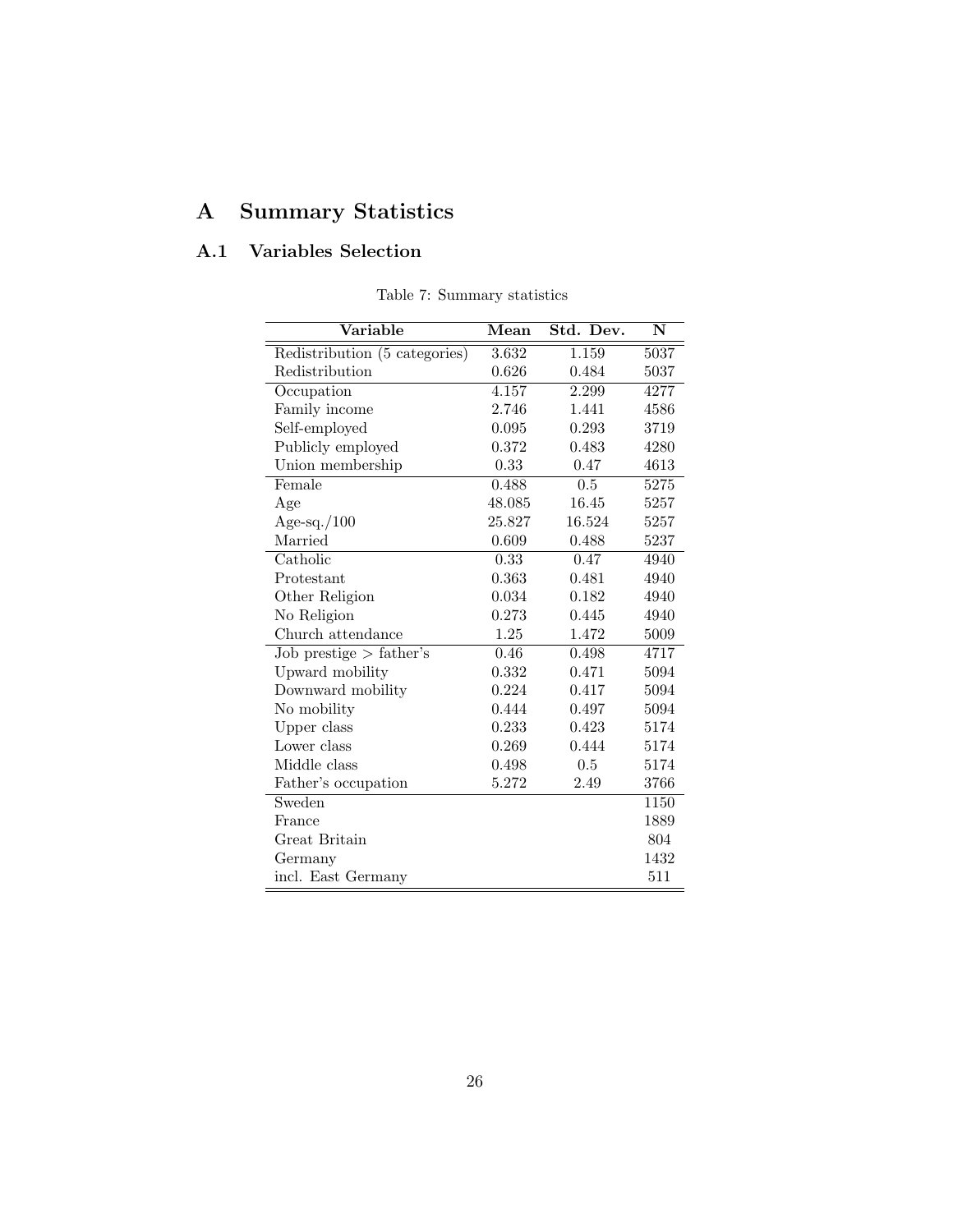



Figure 1: Attitudes towards redistribution, full sample



Figure 2: Attitudes towards redistribution, by country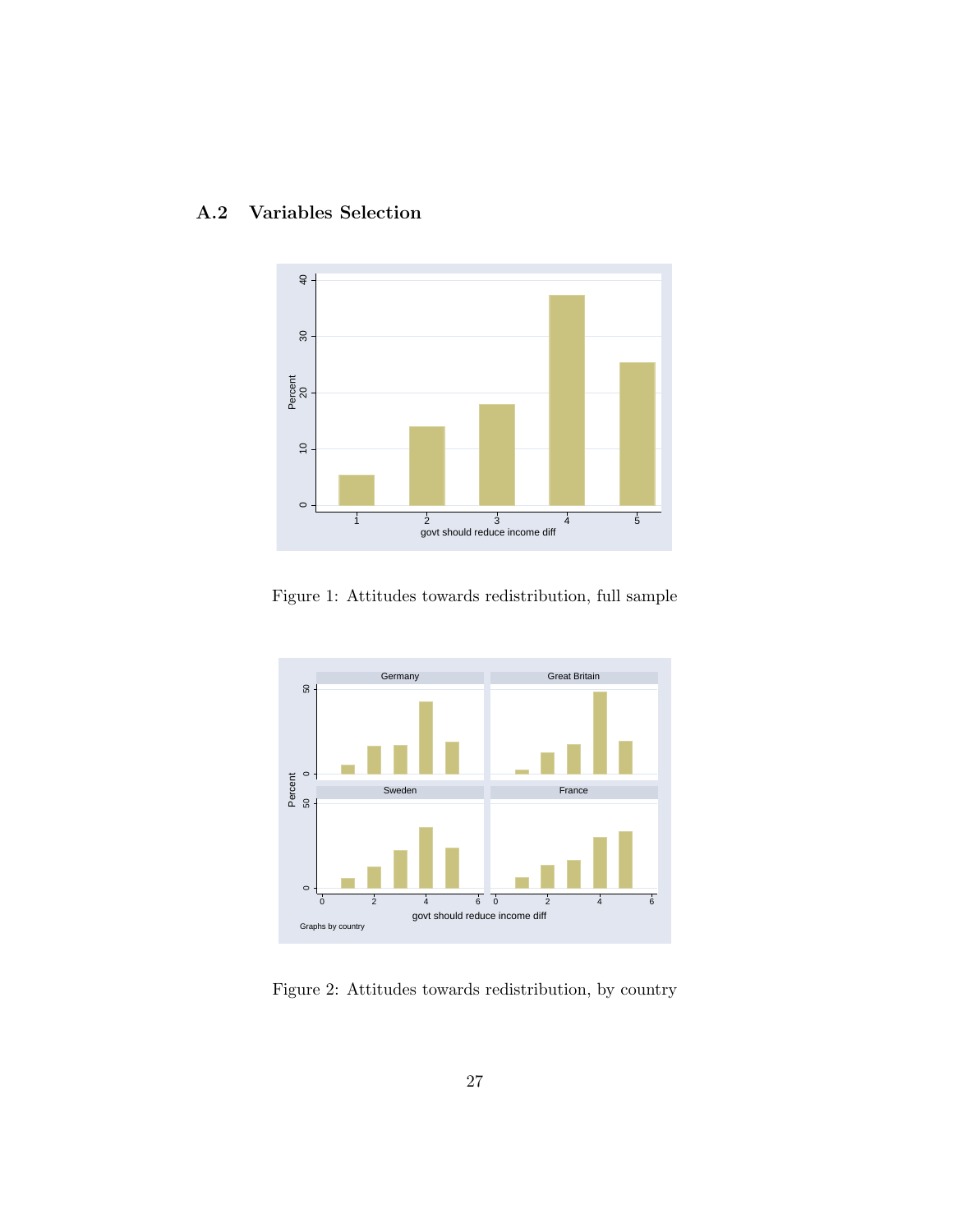#### A.3 Classification of Occupations

For cross-national comparisons, only a few skill level categories have been identified by the  $\text{SOCE}^{12}$  (Statistical Office of the European Communities). ISCO-88 (International Standard Classification of Occupations, 1988 version) uses four skill levels to define the broad structure of the classification at its most aggregate level, the major groups. These four skill levels are partly operationalised in terms of the International Standard Classification of Education (ISCED) and partly in terms of the job-related formal training which may be used to develop the skill level of persons who will carry out such jobs (Table 8). The decisive factor for determining how an occupation should be classified is the nature of the skills that are required to carry out the tasks and duties of the corresponding jobs.

| Table 8: Definition of Skill Levels |  |  |
|-------------------------------------|--|--|
|                                     |  |  |

| ISCO skill level   | <b>ISCED</b> categories                                       |
|--------------------|---------------------------------------------------------------|
| First skill level  | ISCED category 1: primary education                           |
| Second skill level | ISCED category 2 and 3: first and second stages of sec-       |
|                    | ondary education                                              |
| Third skill level  | ISCED category 5: education starting at the age of 17 or 18,  |
|                    | which leads to an award not equivalent to a first university  |
|                    | degree                                                        |
| Fourth skill level | ISCED category 6 and 7: education starting at the age of 17   |
|                    | or 18, which leads to a university or postgraduate university |
|                    | degree (or the equivalent)                                    |

Note: Category 4 of ISCED has been deliberately left without content, since it is now included in category 5 Source: ILO [1990]

Five of the eight major groups (groups 4, 5, 6, 7 and 8) are considered to be at the same skill level; they are distinguished by reference to broad skill specialisation groups. The definition of major groups 1 and 0 do not refer to skill levels, because other aspects of the type of work were considered more important as similarity criteria: policy making and management functions, and military duties, respectively (Table 9).

<sup>&</sup>lt;sup>12</sup>This section largely relies on the SOCE guideline [1994] written by Margaret Birch and Peter Elias.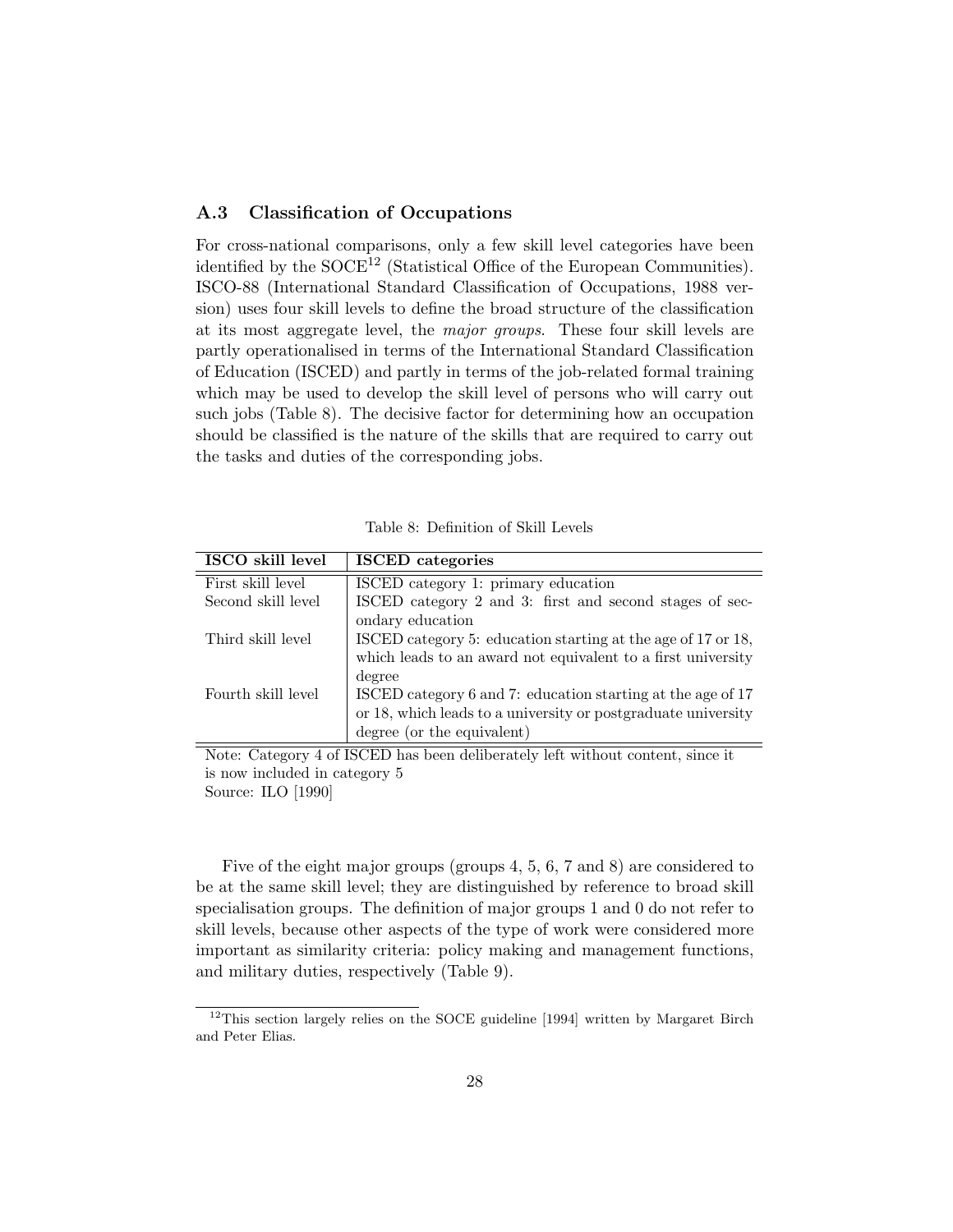Table 9: Definition of Occupation Major Groups

|   | <b>Major Group of Occupations</b>                 | ISCO skill level |
|---|---------------------------------------------------|------------------|
|   | Legislators, senior officials and managers        |                  |
|   | Professionals                                     | Fourth level     |
| 3 | Technicians and associate professionals           | Third level      |
|   | <b>Clerks</b>                                     | Second level     |
| 5 | Service workers and shop and market sales workers | Second level     |
| 6 | Skill agricultural and fishery workers            | Second level     |
|   | Craft and related workers                         | Second level     |
|   | Plant and machine operators and assemblers        | Second level     |
|   | Elementary occupations                            | First level      |
|   | Armed forces                                      |                  |

Note: We exclude from our regressions individuals who are attached to group 0 Armed forces

Source: ILO [1990]

# B Econometric Specification

### B.1 Latent Variable

It is assumed that the true dependent variable is continuous, though unobservable. We consider thus that a latent variable is underlying the model:

$$
y_i^* = x_i' \beta + \varepsilon_i \tag{1}
$$

for  $i = 1, ..., N$  where  $x_i$  is a vector of observations on a set of explanatory variables,  $\beta$  is a vector of unknown parameters,  $\varepsilon_i$  is a random error term independently distributed with distribution function F (to be defined below).

## B.2 Distribution Function

While  $y_i^*$  is unobserved,  $y_i$  is observed. The observed dependent variable, which is discrete, is thus taking one of the values 1, 2, ..., J.  $y_i$  is related to  $y_i^*$  as follows:

$$
y_i = \begin{cases} 1 \text{ if } y_i^* < \alpha_1 \\ 2 \text{ if } \alpha_1 \le y_i^* < \alpha_2 \\ \vdots \\ J \text{ if } \alpha_{J-1} \le y_i^* \end{cases} \tag{2}
$$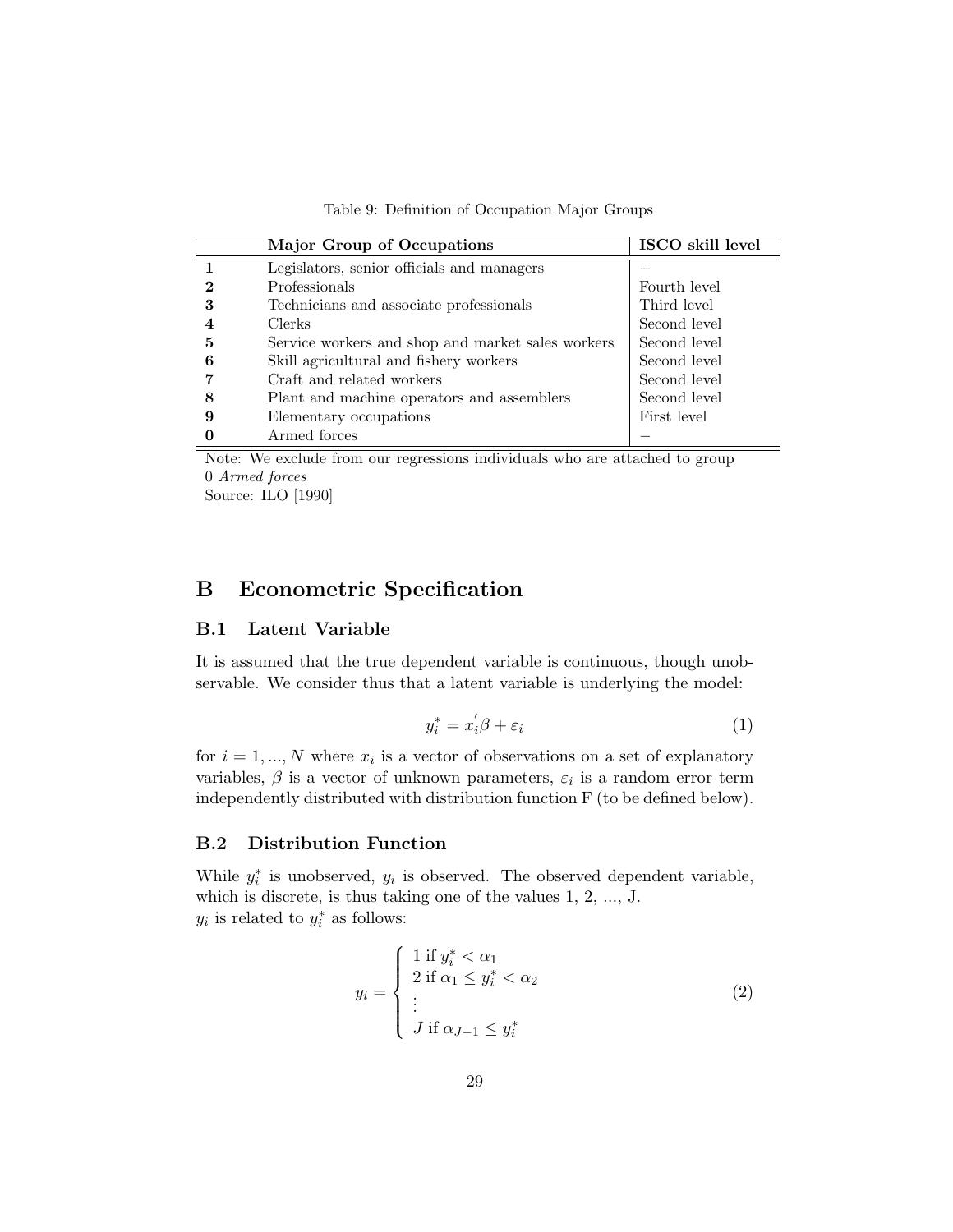with  $\alpha_j$  being additional parameters such that  $\alpha_1 < \alpha_2 < \ldots < \alpha_{J-1}$ acting as cut points for intervals into which a particular observation falls. Hence, the dependent variable y is ordinal and  $\alpha_i$  are treated as parameters to be estimated.

### B.3 Set of Probabilities

The full set of probabilities of the possible outcomes is the following:

$$
Pr[y_i = j|x] = F(\alpha_j - x_i'\beta) - F(\alpha_{j-1} - x_i'\beta)
$$
\n(3)

for all j, assuming that  $\alpha_0 = -\infty$  and  $\alpha_J = +\infty$ , where F is the cumulative distribution function for error term.

### B.4 Maximum Likelihood Estimator

The usual estimator for this type of model is the Maximum Likelihood estimator. The log-likelihood for the model is:

$$
\log L = \sum_{i=1}^{N} \sum_{j=1}^{J} y_{ij} \log [F(\alpha_j - x_i/\beta) - F(\alpha_{j-1} - x_i/\beta)] \tag{4}
$$

maximized with respect to  $\beta, \alpha_1, \alpha_2, \ldots, \alpha_{J-1}$ .

### B.5 Ordered Probit / Logit Model

From this, the Ordered Probit model simply assumes that the cumulative distribution function is a standard Normal (with the scale normalization  $\sigma = 1$ :

$$
\varepsilon_i \sim N(0, 1) \tag{5}
$$

Hence, the F becomes  $\Phi$  in equations (3) and (4), with:

$$
\Phi(\varepsilon) = \frac{e^{-\frac{\varepsilon^2}{2}}}{\sqrt{2\pi}}\tag{6}
$$

And the Ordered Logit model assumes that the cumulative distribution function is Logistic:

$$
\varepsilon_i \sim G(0, \frac{\pi^2}{3})\tag{7}
$$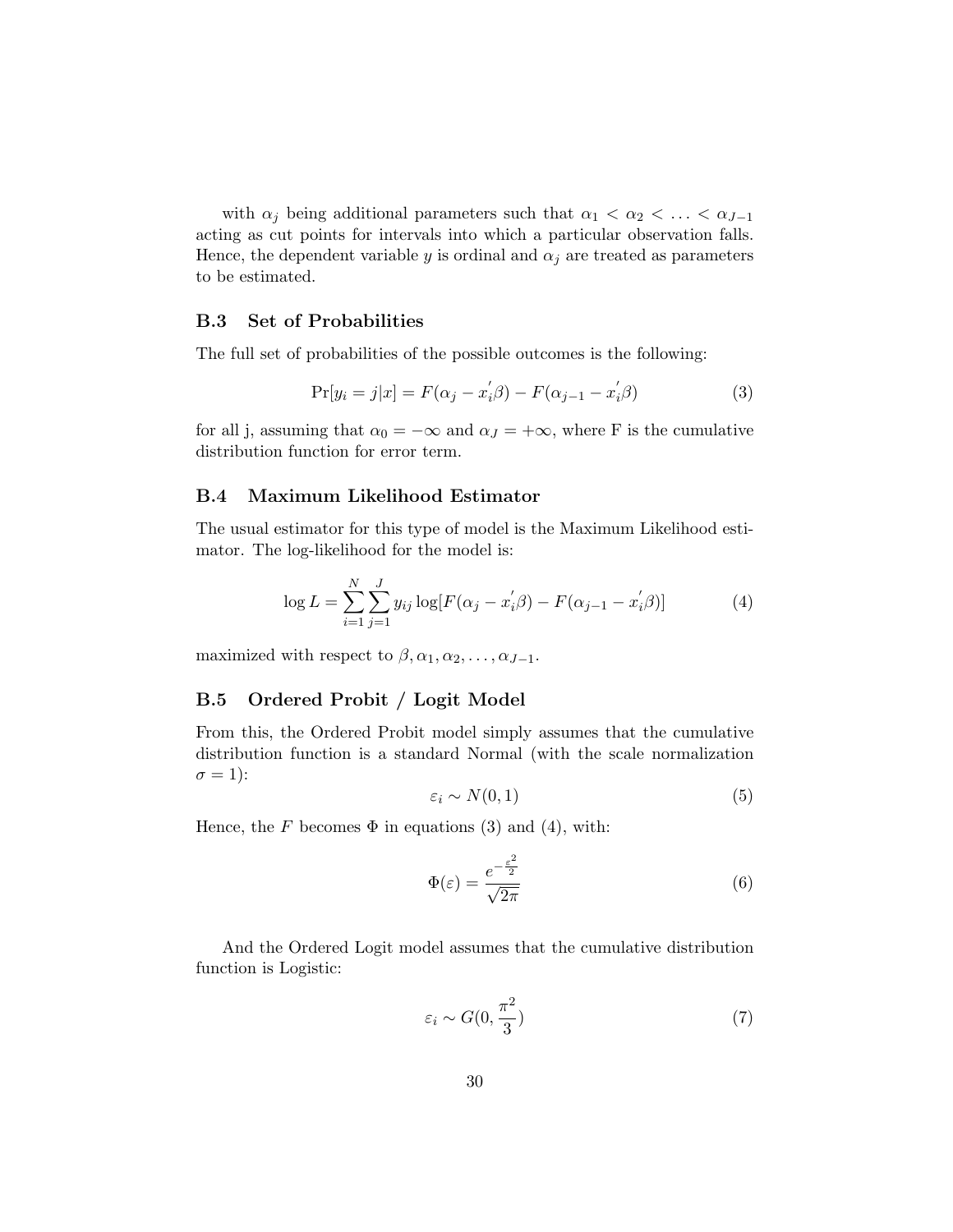Hence, the F becomes  $\Lambda$  in equations (3) and (4), with:

$$
\Lambda(\varepsilon) = \frac{1}{1 + e^{-\varepsilon}}\tag{8}
$$

In our study, we preferably use ordered logit estimations than ordered probit estimations, because it allows us to assess the relevance of the "parallel lines assumption". Indeed, if the effect of an independant variable on our dependant variable is not uniform (as we suppose for income, for instance), then the parallel lines assumption is violated, leading to a fallacious interpretation. This can be tested through the Brant test. Then, differentiated effects of independant variables can be assessed with the general ordered  $logit \ model$ <sup>13</sup>.

# C Substantive Effects

## C.1 Odds Ratios

|                   | pooled     | GB         | SW         | FR.        | GER.       |
|-------------------|------------|------------|------------|------------|------------|
| Occupation        | $13.1***$  | $10.1***$  | $17.3***$  | $13.0***$  | $10.2**$   |
| Family income     | $-20.3***$ | $-17.0***$ | $-18.8***$ | $-24.7***$ | $-15.1***$ |
| Self-employed     | $-32.2***$ | $-36.2*$   | $-36.7*$   | $-38.7**$  | $-14.1$    |
| Publicly employed | $48.5***$  | 10.1       | $66.5***$  | $63.1***$  | 7.5        |
| Upward mobility   | $-22.3***$ | $-8.8$     | $-31.5**$  | $-6.7$     | $-40.7***$ |
| Downward mobility | $25.6***$  | 8.3        | $40.6*$    | 25.1       | 40.9       |

Table 10: Percent change in odds of having more positive attitudes toward redistribution

Note: Percent change in odds of having more positive attitudes toward redistribution, for a unit increase in  $X$ , holding all other variables constant Based on Model [5]

 $13$ Stata user-written commands by Fu (1998) and Williams (2006).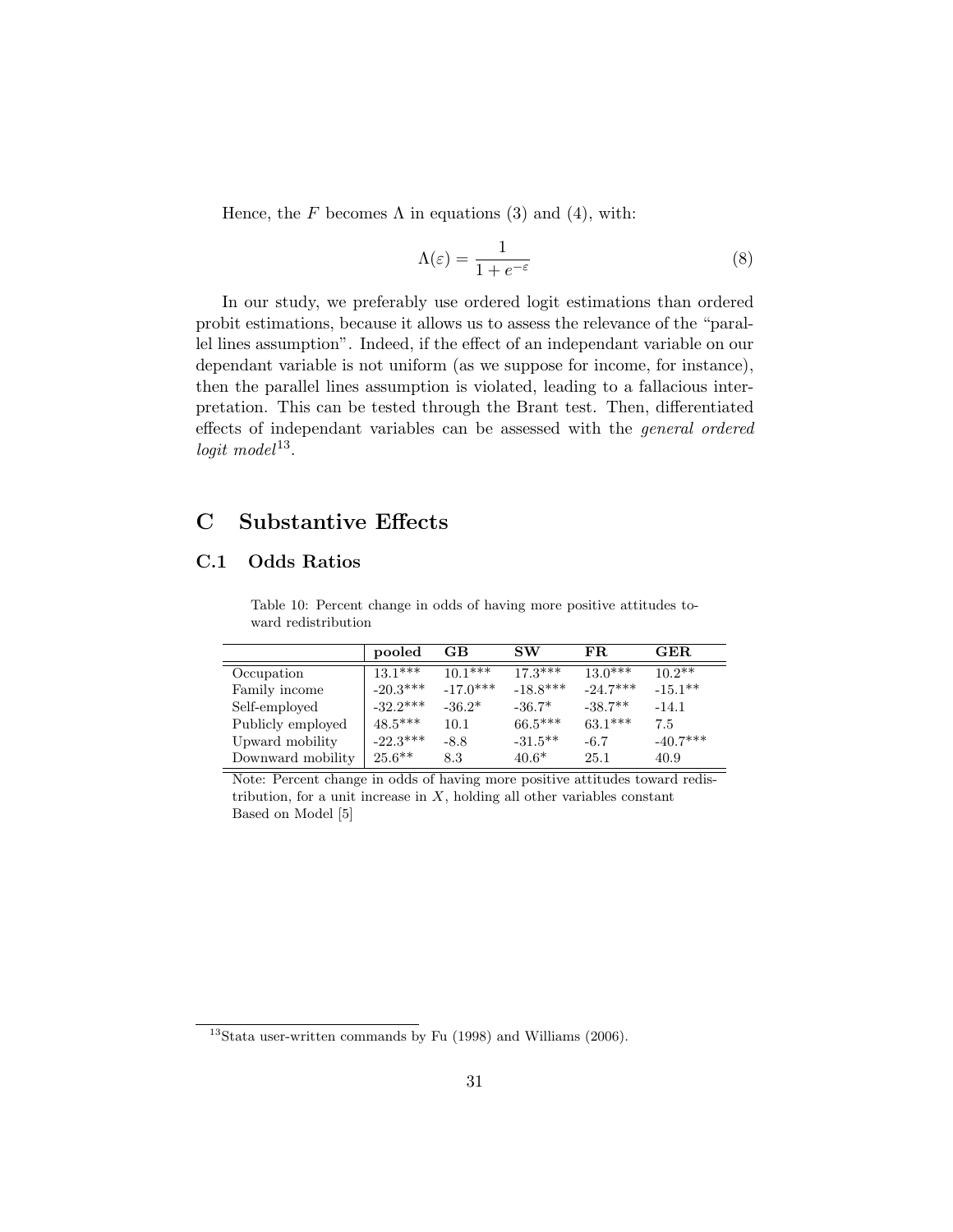# C.2 Predicted Probabilities

|                   | pooled | $\bf GB$ | <b>SW</b> | FR     | $\bf GER$ |
|-------------------|--------|----------|-----------|--------|-----------|
| Occupation        | .18    | .12      | .22       | .22    | .09       |
| Family income     | $-.16$ | $-.11$   | $-.14$    | $-.23$ | $-.08$    |
| Self-employed     | $-.06$ | $-.06$   | $-.07$    | $-.09$ | $-.02$    |
| Publicly employed | .07    | .01      | .08       | .10    | .01       |
| Upward mobility   | $-.04$ | $-.01$   | $-.06$    | $-.01$ | $-.06$    |
| Downward mobility | .04    | .01      | .06       | .05    | .04       |

Table 11: Predicted probability to 'strongly agree' with redistribution

Note: Change in the predicted probability to 'strongly agree' with redistribution, for a change in  $X$  from its minimum value to its maximum value (from 0 to 1 if dummy), holding all other variables constant at their means Based on Model [5]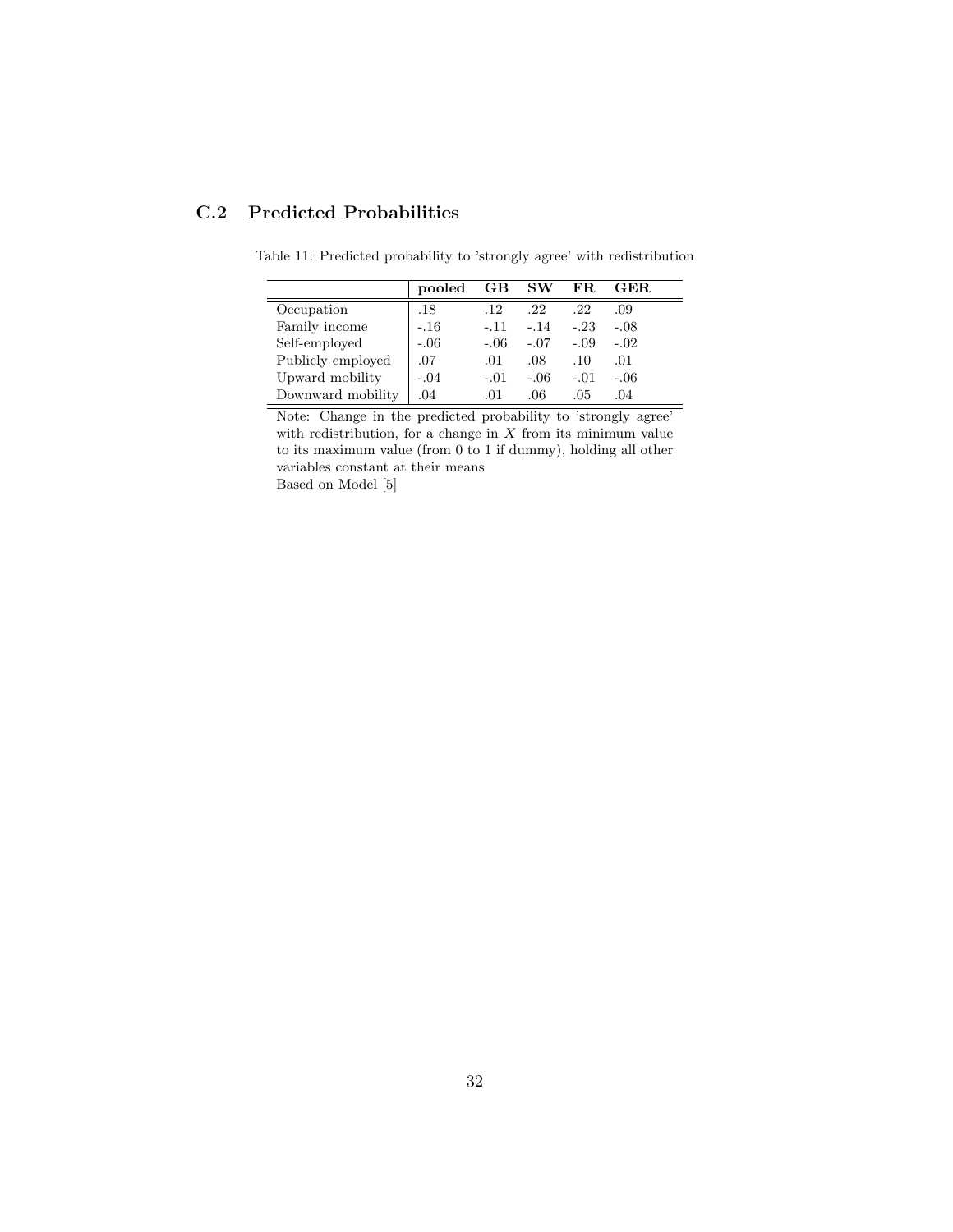## References

- [1] Aitchison, J. and S.D. Silvey [1957], "The Generalization of Probit Analysis to the Case of Multiple Responses", Biometrika, 44: 131-40
- [2] Alesina, A., E. Glaeser and B. Sacerdote [2001] "Why Doesn't The US Have A European-Style Welfare State?", Harvard Discussion Paper no. 1933
- [3] Alesina, A. and E. La Ferrara [2004] "Preferences for Redistribution in the Land of Opportunities", April 2004, mimeo Harvard
- [4] Amable, B. [2003] The Diversity of Modern Capitalism, Oxford University Press, Oxford
- $[5]$  Amable, B.  $[2005]$  Les Cinq Capitalismes. Diversité des Systèmes Economiques et Sociaux dans la Mondialisation, Seuil, Paris
- [6] Amable B. and D. Gatti [2004] "The Political Economy of Job Protection and Income Redistribution", IZA Discussion Paper no. 1404
- [7] Amable, B. and S. Palombarini [2005] L'Economie Politique n'est pas une Science Morale, Raisons d'Agir, Paris
- [8] Amemiya, T. [1981] "Qualitative Response Models: a Survey", Journal of Economic Literature, 19, no. 4 (December 1981): 1483-1536
- [9] Bénabou, R. and E.A. Ok [2001] "Social Mobility and the Demand for Redistribution: the POUM hypothesis", The Quarterly Journal of Economics, 116, no. 2 (May 2001): 447-487
- [10] Clark, A. and O. Lelkes [2005] "Deliver Us from Evil: Religion as Insurance", December 2005, mimeo PSE
- [11] Cusack, T., T. Iversen and P. Rehm [2005] "Risks at Work: The Demand and Supply Sides of Government Redistribution", WZB Discussion Paper SP II 2005-15, Wissenschaftszentrum Berlin (WZB)
- [12] Corneo, G. and H.P. Gruner [2000] "Social Limits to Redistribution", The American Economic Review 90, no. 5 (December 2000): 1491-1507
- [13] Corneo, G. and H.P. Gruner [2002] "Individual Preferences for Political Redistribution", Journal of Public Economics, 83: 83-107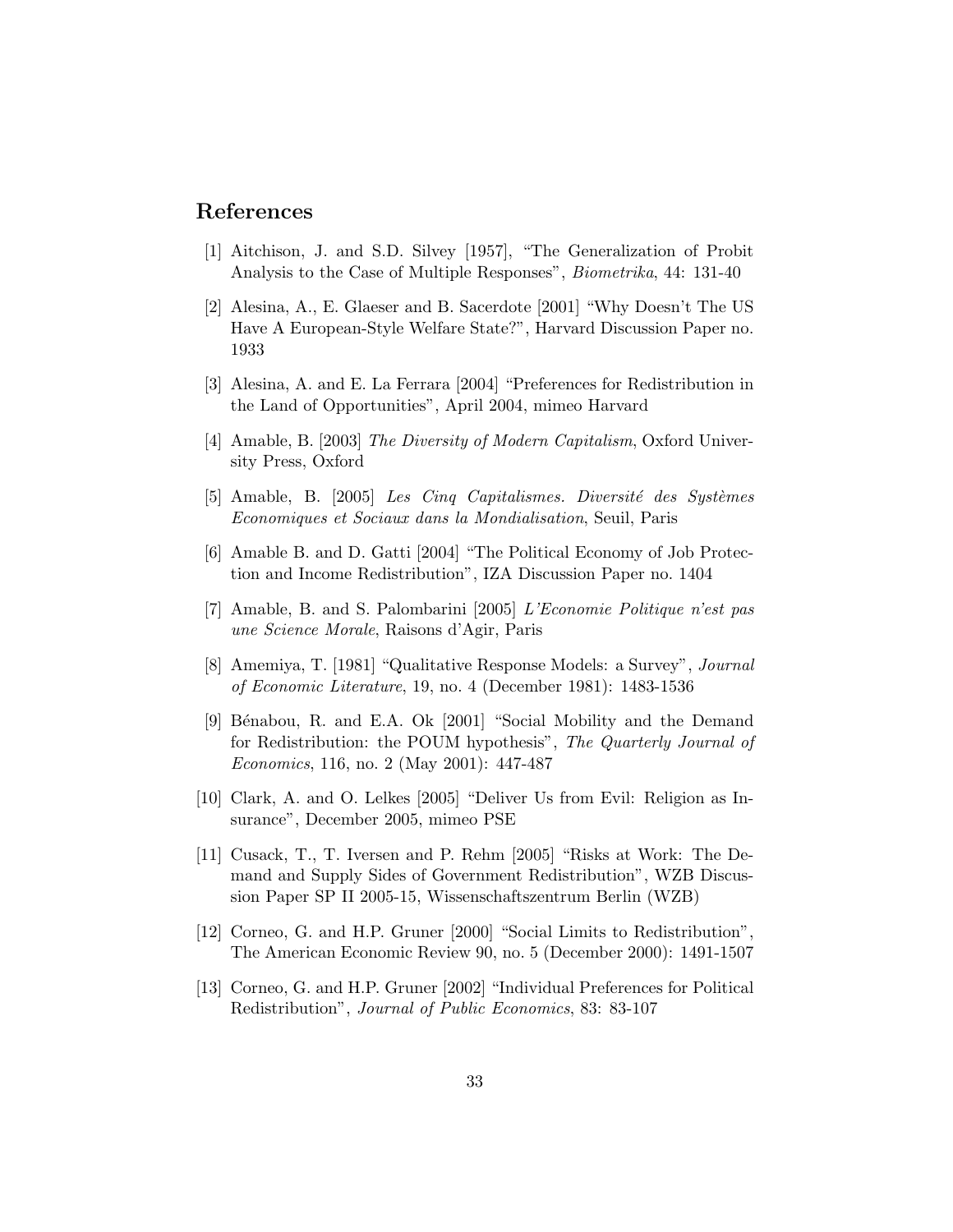- [14] Esping-Andersen, G. [1990] The Three Worlds of Welfare Capitalism, Princeton University Press, Princeton
- [15] Esping-Andersen, G. and M. Regini (eds.) [2000] Why Deregulate Labour Markets?, Oxford University Press, Oxford
- [16] Estevez-Abe, M., T. Iversen and D. Soskice [2001] "Social Protection and the Formation of Skills: A Reinterpretation of the Welfare State", in Hall, P. and D. Soskice (eds.) [2001] Varieties of Capitalism. The Institutional Foundations of Comparative Advantage, Oxford University Press, Oxford
- [17] Fu, V.K. [1998] "Estimating Generalized Ordered Logit Models", Stata Technical Bulletin, 8:160-164
- [18] Guillaud, E. and S. Palombarini [2005] "Evolution des Attentes Sociales en France et Comportement Electoral : une Crise aux Racines Anciennes", August 2006, mimeo PSE
- [19] Hall, P. and D. Soskice [2001] "An Introduction to Varieties of Capitalism", in Hall, P. et D. Soskice (eds.) [2001] Varieties of Capitalism. The Institutional Foundations of Comparative Advantage, Oxford University Press, Oxford
- [20] Hirschman, A.O. [1973] "The Changing Tolerance for Income Inequality in the Course of Economic Development", with a mathematical appendix by Michael Rothschild, Quarterly Journal of Economics, 87, no.4 (November 1973): 544-566
- [21] Iversen, T. [2001] "The Dynamics of Welfare State Expansion: Trade Openness, De-industrialization, and Partisan Politics", in Pierson, P. (ed.) [2001] The New Politics of the Welfare State, Oxford University Press, Oxford
- [22] King, G., M. Tomz, and J. Wittenberg [2000], "Making the Most of Statistical Analyses: Improving Interpretation and Presentation" , American Journal of Political Science, 44, no. 2 (April 2000): 347-61
- [23] Kitschelt, H. and P. Rehm [2004] "New Social Risks and Political Preferences", paper prepared for delivery at the 14th International Conference of Europeanists organized by the Council for European Studies, March 11-13, 2004, Chicago